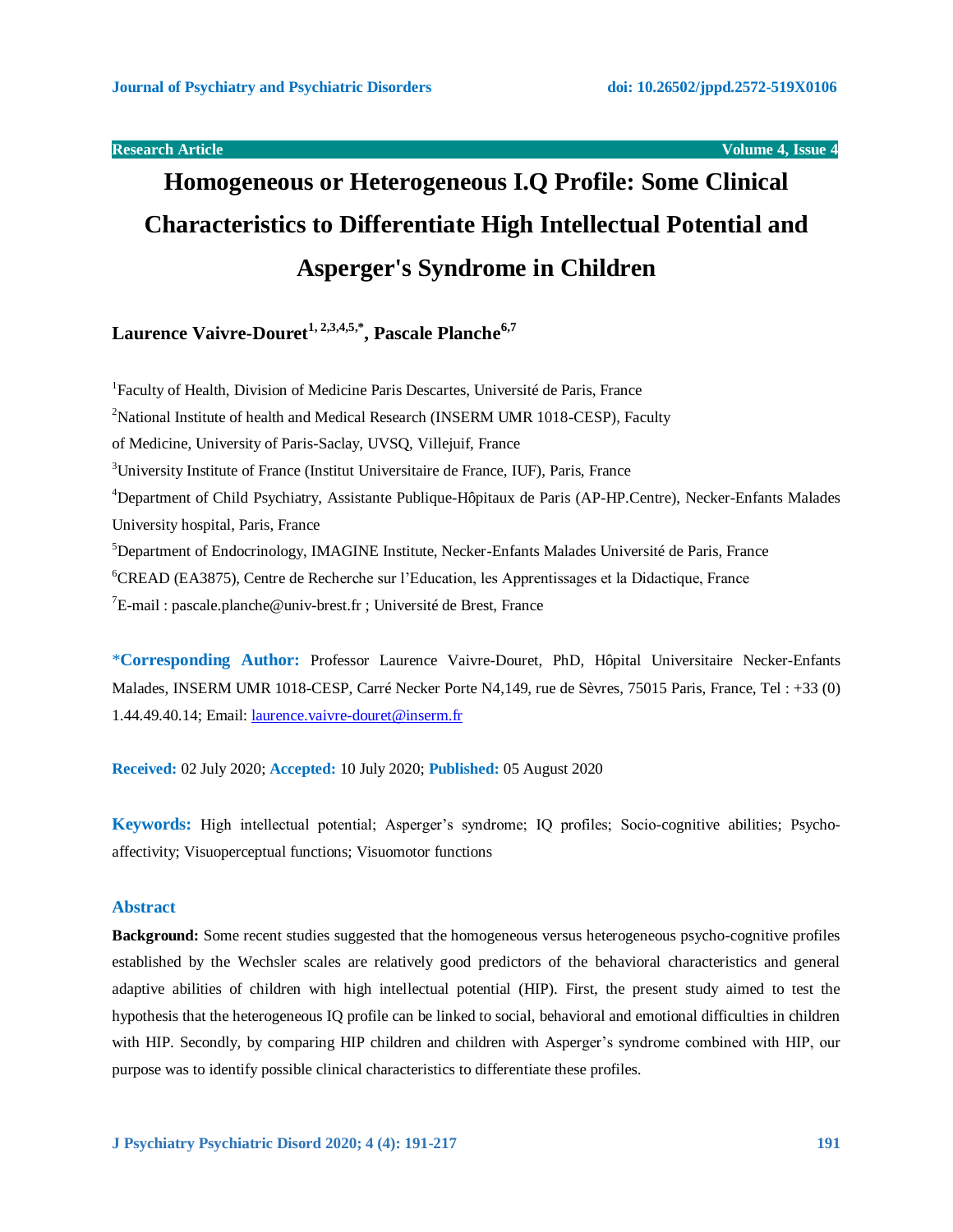**Materials and Methods:** We carried out a comparative study between HIP children with a homogeneous IQ profile, HIP children with a heterogeneous IQ profile, children with an Asperger's syndrome combined with HIP and children with typical development. A total of 62 children, aged between 7 years and 7 months and 15 years and 11 months, were recruited for this research. The WISC-IV was used to identify children with HIP. Appropriated tests were used to assess respectively, social cognition and emotional adaptation, the visuoperceptual and visuomotor functions and the prevalence of anxiety and depressive disorders.

**Results:** The existence of links were confirmed between profile configuration and the interactional abilities of HIP children. Certain registers of social cognition and affectivity could represent possible indicators for distinguishing very high-functioning Asperger's syndrome and HIP without Autism Spectrum Disorders.

**Conclusion:** HIP children with a very heterogeneous IQ profile and considerable social and emotional difficulties are at high risk of being children with Asperger's syndrome.

### **1. Introduction**

It is broadly accepted that the term "High Intellectual Potential" (HIP) refers to individuals obtaining a Full-Scale Intellectual Quotient (FSIQ) at least two standard deviations (SDs) above the average FSIQ of their peers of the same chronological age (i.e. an FSIQ equal to or higher than 130) in a psychometric test. The Wechsler scales are currently the most widely used measure for this assessment. While a FSIQ evaluation is a necessary condition for identifying HIP, it is not a comprehensive measure. A HIP classification should be based on a multidimensional quantitative and qualitative assessment that provides an understanding of how the person uses their functional resources in the affective, cognitive and social domains to react and adapt to their environment [1]. It also seems important to examine the motor and perceptual domains, which are often neglected in favor of the intellectual domain, in order to better understand the HIP profile [2].

These functional characteristics do not appear with the same intensity across the entire population of children with HIP. There is great variability in their manifestation. The profiles obtained using index scores from psychometric scales reflect either a homogeneity of performance in the functions investigated or a marked heterogeneity, suggesting underlying functions that may differentiate from day to day.

Recent studies have shown that the abilities profile established by Wechsler-type psychometric tests may be an indicator of a child's adaptive functioning. For example, the more heterogeneous the profile, the greater the risk of adaptation and/or learning difficulties [2-6]. The primary objective of this study was to compare children with HIP characterized by a homogeneous profile, children with HIP characterized by a heterogeneous profile and children with typical development. Our aim was to better understand the specific features and behavioral consequences of the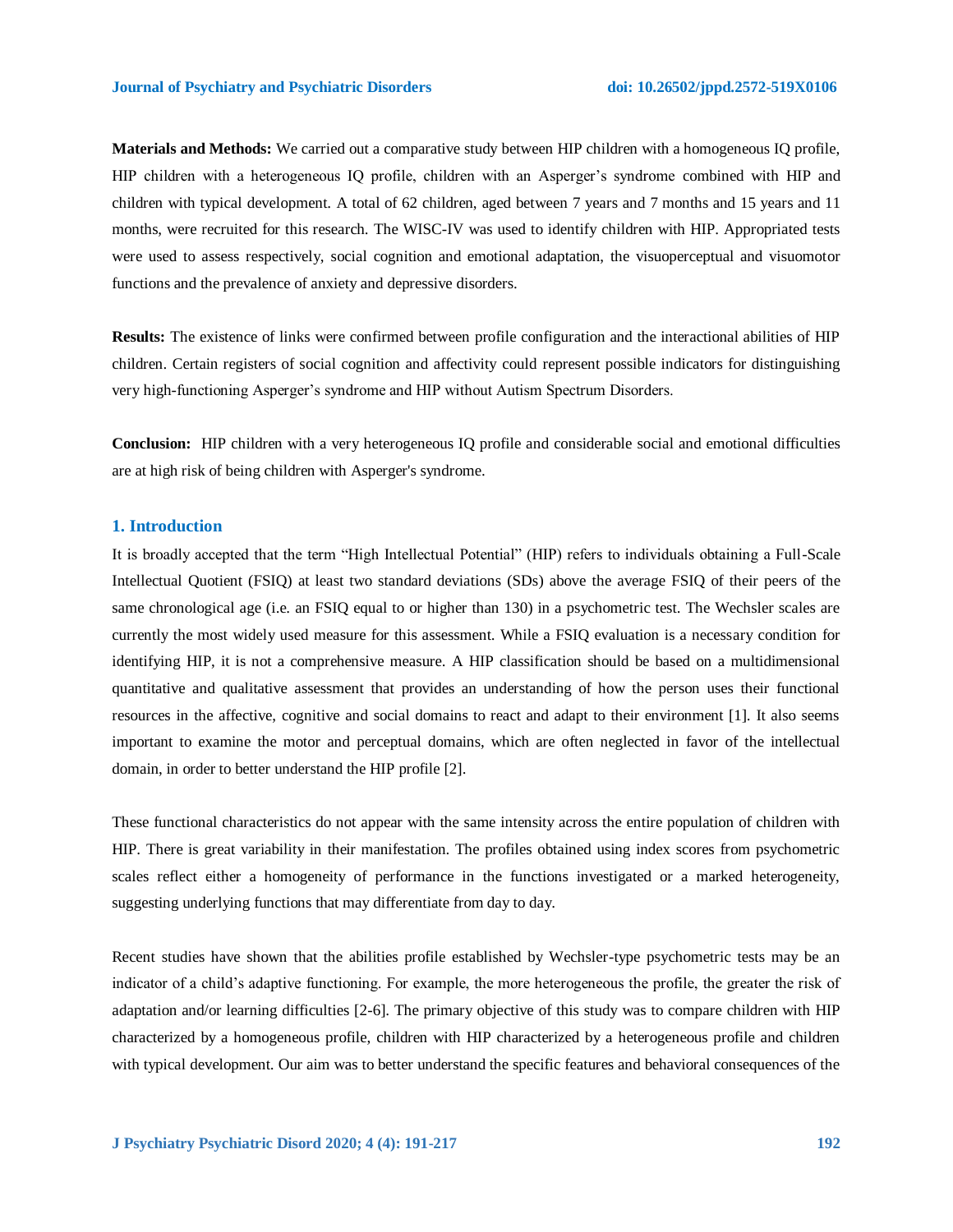profiles derived from the Wechsler Intelligence Scales assessments in order to test this hypothesis of a link between profile configuration and adaptive abilities.

The psycho-cognitive assessment of the children in our study was carried out using the WISC-IV (Wechsler Intelligence Scale for Children, 4th edition, for children aged 6 to 16 years and 11 months, published in its French version in 2005). WISC-V was either not available to the research team or not yet published at the time of these assessments. This psychometric scale is used to evaluate FSIQ, which gives a general level of cognitive ability and index scores that can be interpreted to refine understanding of a test subject's cognitive functioning. The WISC-IV offers four index scores: The Verbal Comprehension Index (VCI), the Perceptual Reasoning Index (PRI), the Working Memory Index (WMI) and the Processing Speed Index (PSI).

The size of the dispersion of the inter-index scores shows the homogeneity or heterogeneity of the profile and impacts the FSIQ's diagnostic reliability. The smaller the dispersion between the lowest and highest index scores, the more homogeneous the profile and the more representative the FSIQ is as an indicator of the subject's general cognitive ability. The larger the dispersion, the more the profile reveals "strengths" and "weaknesses" within the intelligence components and the more limited the FSIQ's interpretive value. In this type of comparative study, it therefore seems pertinent to establish the dispersion threshold between the highest and lowest index scores for determining profile homogeneity or heterogeneity.

The current versions of the Wechsler Scale were designed to assess a set of distinct cognitive abilities. The relative independence of these abilities [7] results in the intra-individual variability in performance that has become common in these tests. This known variation is in the order of  $7\pm2$  points between the subtests and  $23\pm10$  points between the index scores [8]. The variability between the index scores is more reliable than that between the subtest scores in terms of determining profile homogeneity or heterogeneity [8, 9]. We therefore used index score variability to distinguish our groups of children with HIP.

The median range (WISC-IV and -V) varies between 20 and 23 points in regard to the maximum difference between indices. For any given index comparison, only 8–18% of subjects (depending on the indices) will present a difference of 23 points. However, when all the indices are included in the comparison, 52.8% of subjects will reach 23 points, and less than 5% of profiles will reach 43 points [8, 10, 11]. Some authors have suggested that the difference between the highest and lowest indices should be set at 23 points or higher to identify significant disharmony [12, 13]. However, even with this threshold, they proposed that the FSIQ should be considered a valid indicator for identifying HIP. We therefore used the threshold of 23 points to determine the homogeneity or heterogeneity of the profiles of the participants in our study.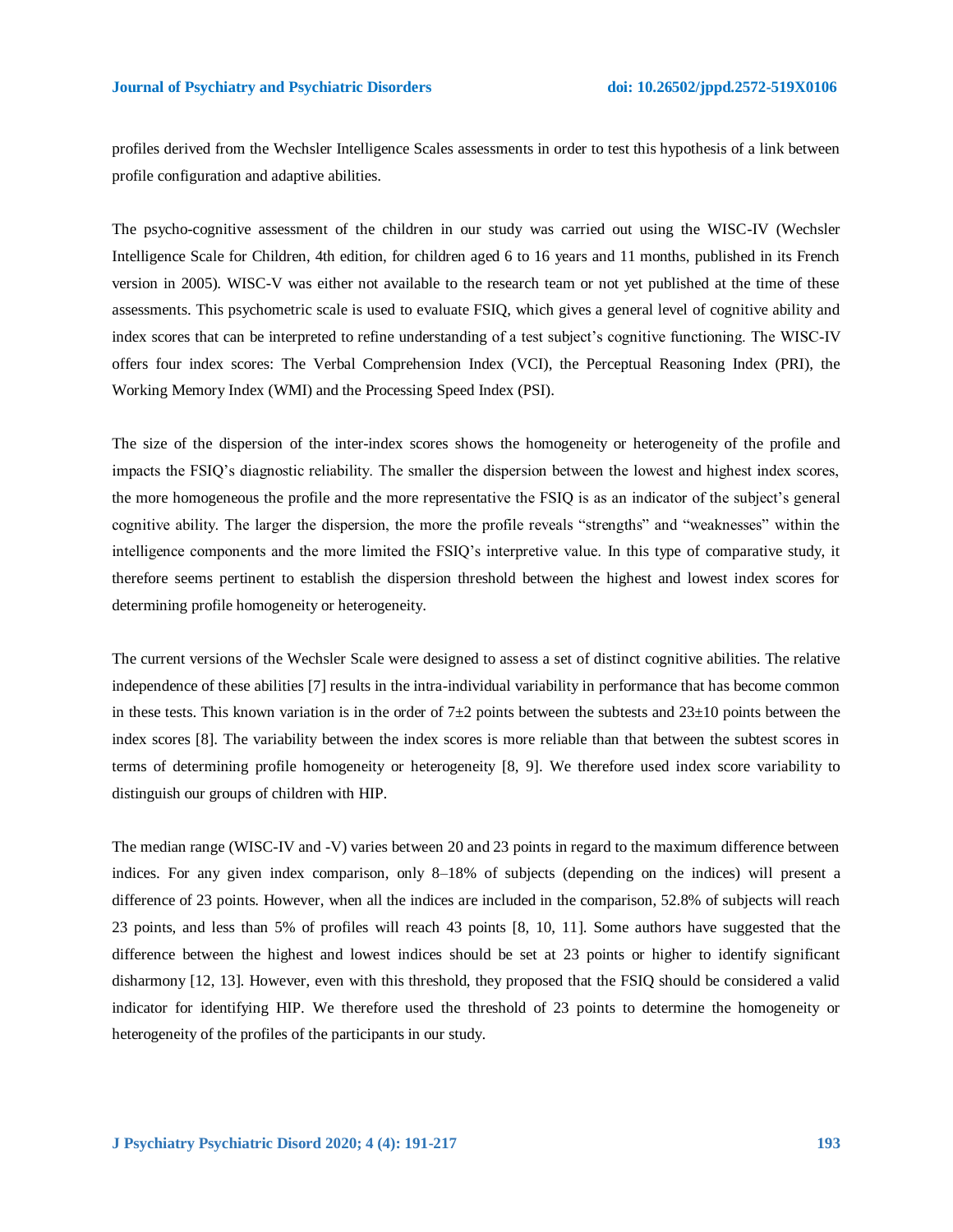Based on studies already carried out on children with HIP, we hypothesized that the domains most likely to differentiate them, depending on their profile configuration (homogeneous versus heterogeneous), were affectivity (in particular, emotional function), social cognition and motor skills. Janos and Robinson's [14] literature review, which spanned a period of six decades, showed that 20–25% of children with HIP present social and emotional difficulties. While the homogeneity of the diagnostic procedure may be questioned when considering a large body of work over such a long period, this singular population has often still been described in the literature as exhibiting an anxious hypersensitivity or hypervigilance with respect to their environment. Children with HIP are reported to show considerably more intense emotional reactions than children of the same age with typical development [15]. A sharper grasp of the information received both from their environment and from themselves is thought to give them a hyper-acuity that proves to be a source of anxiety for them [2, 16]. More often anxious and socially isolated than their peers with typical development, children and adolescents with HIP present more social, behavioral and emotional difficulties [3, 17, 18]. However, the research on anxiety in children and adolescents with HIP is contradictory. Some studies show they present more anxiety compared with a control group, and others not [19]. Martin et al. [20] concluded from their meta-analysis that anxiety and depressive symptomatology was less common in children and adolescents with HIP than in their peers with typical development. As suggested by Peyre et al. [21], it appears that this apparent association between high IQ and emotional symptoms is more likely to be found in individuals who present specific characteristics. Moreover, in Vaivre-Douret's [18] recent study, anxiety appeared to be associated with other symptoms of depression, which is significantly correlated with specific learning disorders (i.e. dyslexia and dyspraxia) that are often undiagnosed. Could this comorbidity of psycho-affective disorders be more frequent in children with HIP and a heterogeneous profile?

In addition, behavioral, communication and interactional difficulties have sometimes been described in some children with HIP. This is especially the case for the school environment because these social interaction difficulties can inhibit the children's use of their cognitive potential and result in academic failure. It is nevertheless important to stress that having high cognitive potentialities is more of an asset than a drawback and that it does not therefore inevitably lead to disrupted schooling within the education system. The questions raised here are whether the children who manifest proven socialization and communication disorders are characterized by a very heterogeneous performance profile in psychometric tests and whether an association with the socio-emotional disorders that disrupt daily interactions with other individuals might suggest a differential diagnosis of borderline Asperger's syndrome for some of these individuals?

Indeed, some children with HIP and some diagnosed with Asperger's syndrome combined with a FSIQ greater than or equal to 130 (AS/HIP) appear to present common clinical signs [4, 22]. Generally, these are social interaction disorders, restricted and over-invested interests, sensory modulation disorders, attentional disorders and praxis disorders.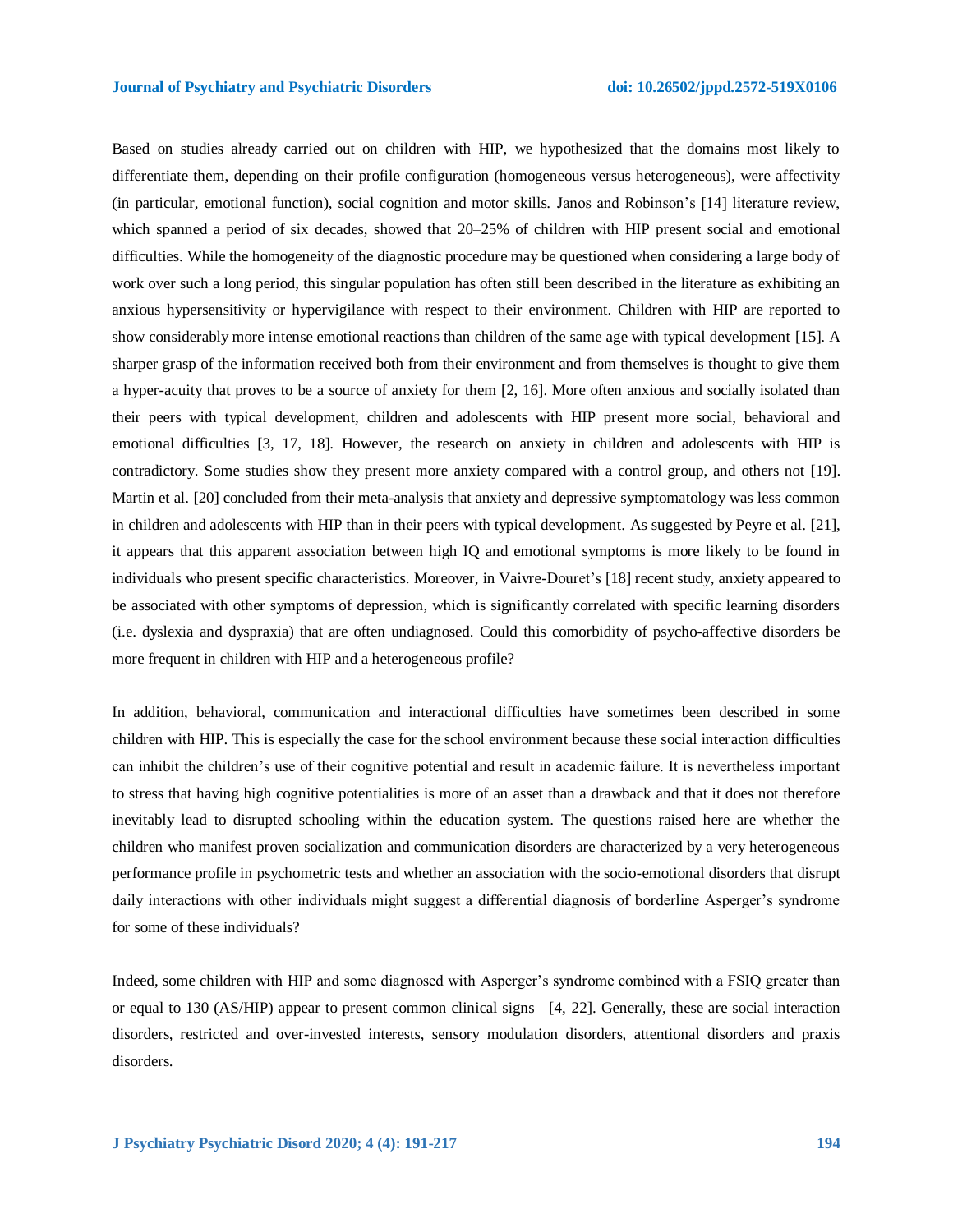Some clinicians are beginning to examine the results of studies on HIP and Asperger's syndrome from a developmental and psychopathological perspective and questioning a possible trans-nosographic continuum between these two clinical entities [23]. Social integration and interactions with others are complicated or even impossible for children with Asperger's syndrome and sometimes, as already mentioned, for those with HIP. Nevertheless, the current tendency to confer an Asperger's diagnosis on every individual assessed as having HIP, a very heterogeneous profile and socialization and/or learning disorders is probably excessive. It is not easy for a clinician to establish a differential diagnosis between HIP and Asperger's syndrome. Hence, a complementary objective of this study was to analyze the variables from psycho-clinical tests in order to identify, in the profiles of children with HIP, possible indicators of Asperger's syndrome with a view to facilitating its diagnosis and appropriate support decisions.

The criteria and methods for diagnosing autistic syndrome were updated in the DSM-5 [24], which proposes a dimensional approach with its introduction of the notion of *spectrum* to take into account the degrees of severity of the disorders (Autism Spectrum Disorders (ASDs)).

The previous nosographic categories "Pervasive Developmental Disorder – Not Otherwise Specified" (PDD–NOS) and "Asperger's Syndrome" (AS) were dropped in this latest edition of the DSM. Individuals diagnosed with PDD-NOS or Asperger's syndrome are now recategorized under ASDs if they meet all of the criteria or under "Communication Disorders" if criterion B (restricted and repetitive patterns of behavior, interests and activities) is absent from the symptomatology.

However, for the purposes of this study, we will retain the Asperger's syndrome diagnosis based on the ICD-10 criteria [25], which is still in use today. According to this classification, individuals with Asperger's syndrome have neither delayed cognitive development (their FSIQ is at least 70) nor language delay (first words appeared before the age of two and first phrases before the age of three). They are also characterized by qualitative anomalies in reciprocal social interaction, communication disorders and restricted and stereotyped behaviors, interests and preoccupations.

Motor clumsiness has often been associated in the literature with Asperger's syndrome, although findings have been mixed. Compared with children with typical development, some motor delays and coordination deficits have been observed in subjects with high-functioning autism with or without initial language delay [26-29]. Other authors [30, 31] have observed a higher rate of motor difficulties (clumsiness, manual dexterity difficulties, difficulties in fine and global coordination, etc.) in individuals with Asperger's syndrome, although these differences were not maintained with age [32-34].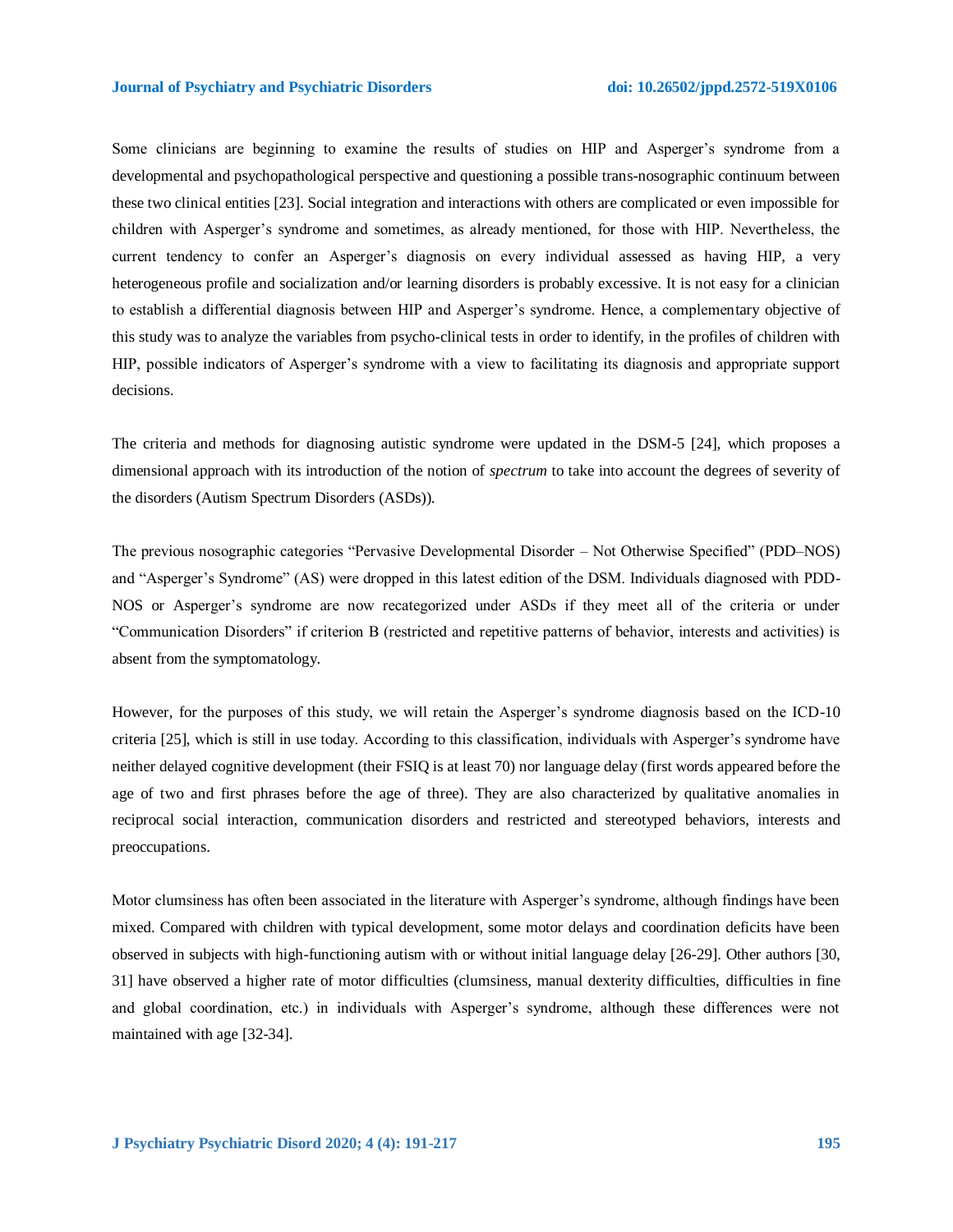Children identified as having HIP with a homogeneous IQ profile have shown advanced maturation of their neurosensorimotor functions between the ages of 0 and 36 months [2, 6, 35, 36]. This advanced maturation manifested without specific stimulation. However, school**-**aged children with HIP presenting for a clinical consultation have frequently been described as clumsy compared with their peers with the same level of functioning. This clumsiness fosters a dyssynchrony between the children's cognitive functions and their psychomotor and affective functions [37]. Why is the advanced maturation observed in these functions during the children's early years not maintained as they grow older? One possible answer is that the populations are different. There is indeed a clinical consultation bias, child consultants are likely to be characterized by a heterogeneous psycho-cognitive and motor profile. It therefore appears interesting to assess with a multidimensional clinical investigation our different samples to reveal possible points of similarity or difference.

By comparing children characterized by homogeneous-profile HIP, heterogeneous-profile HIP, Asperger's syndrome and typical development, we hope to provide some answers to the following questions. Are there sociocognitive, affective and motor differences between these populations that would allow us to establish a precise differential diagnosis between them? In which function(s) do these differences manifest? Do children with a heterogeneous-profile HIP have a closer semiological proximity to children with Asperger's syndrome than those with a homogeneous-profile HIP, and, if so, in which functional domain(s)?

### **2. Materials and Methods**

#### **2.1 Participants**

A total of 62 children aged from 7 years and 7 months to 15 years and 11 months were recruited for this research. In order to build different samples, the children with Asperger's syndrome combined with HIP were recruited from neuropsychological assessment and treatment centers and Centres de Ressources Autisme in the Ile de France and Brittany areas, and the children with HIP and those with typical development were recruited from private schools in Paris (classes specifically for children with HIP, mixed classes of children with typical development and children with HIP).

Although our intention was initially to recruit quantitatively equivalent groups, we found that the "random" recruitment of children who had been previously assessed by clinicians and identified as having HIP ( FSIQ ≥130, see below inclusion criteria) made it extremely difficult to find children with HIP and a homogeneous profile because they were generally absent from clinical structures. Children with a heterogeneous profile made up the vast majority of the HIP population presenting for consultation (either in the various clinical structures or with private psychologists) for various disorders and/or a general lack of wellbeing. In addition, we found that the majority of children in the school classes specifically for children with HIP presented a heterogeneous profile. This first observation at least partly confirms one of our hypotheses. Moreover, children who combined Asperger's syndrome and HIP were rare, and the recruitment age for our study made it difficult to include them because Asperger's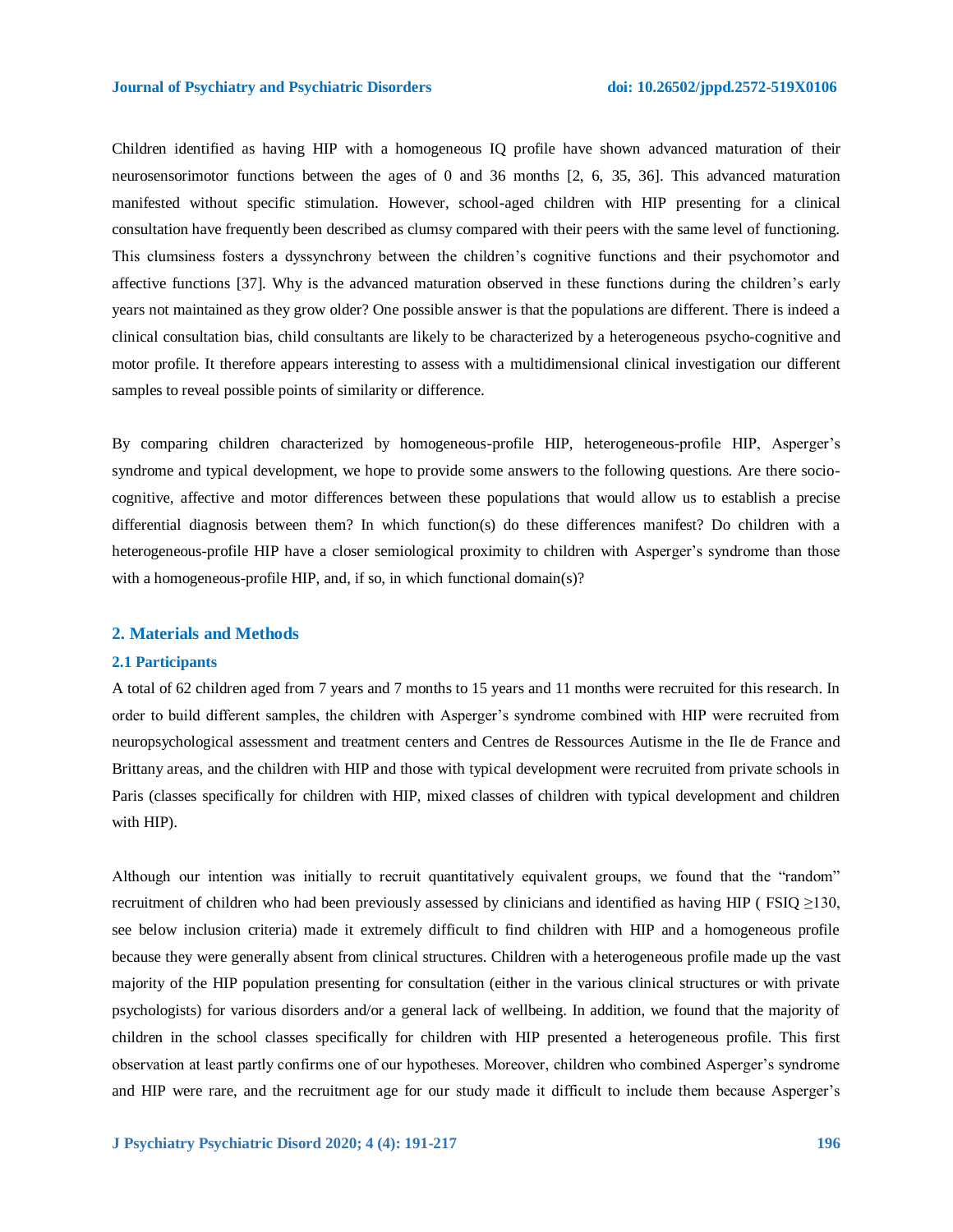syndrome is generally diagnosed at a later stage. All parents and children gave their written informed consent in accordance with the Declaration of Helsinki. All procedures of the study were approved by the local ethics committee of Paris Descartes University, Sorbonne Paris City (IRB: 00012019 – 49).

### **2.2 Study procedure and group selection**

Selection of the "children with HIP" groups was based on an FSIQ assessment conducted by a clinical psychologist and/or a clinical neuropsychologist.

The participants were divided into four groups according to the following criteria:

1. Children with HIP and a homogeneous profile (HIP/HO):

13 children aged from 8 years and 11 months to 13 years and 7 months (mean age:  $11.8 \pm 1.5$  years), 6 boys and 7 girls.

### **Inclusion criteria:**

 FSIQ was greater than or equal to 130, and the difference between the highest and lowest index scores on the WISC-IV was  $\leq$  23 points. The mean difference was 18.15 ( $\sigma$  = 4.30; range 8–23).

# **Exclusion criteria:**

Presence of a motor disability that was accidental/lesional in origin or of a proven genetic, neurological or organic pathology.

- Presence or past of psychiatric disorders/problems
- Psychoactive medication
- Deafness or blindness.

2. Children with HIP and a heterogeneous profile (HIP/HE):

• 24 children aged from 7 years and 7 months to 15 years and 10 months (mean age:  $10.10 \pm 2.5$  years), 14 boys and 10 girls.

#### **Inclusion criteria:**

 FSIQ was greater than or equal to 130, and the difference between the highest and lowest index scores on the WISC-IV was greater than 23 points. The mean difference was 43.63 ( $\sigma$  = 10.92; range 25–62). The difference between the means of the HIP/HO and the HIP/HE was very significant (t=8.038, p<.0001).

### **Exclusion criteria:**

 Presence of a motor disability that was accidental/lesional in origin or of a proven genetic, neurological or organic pathology.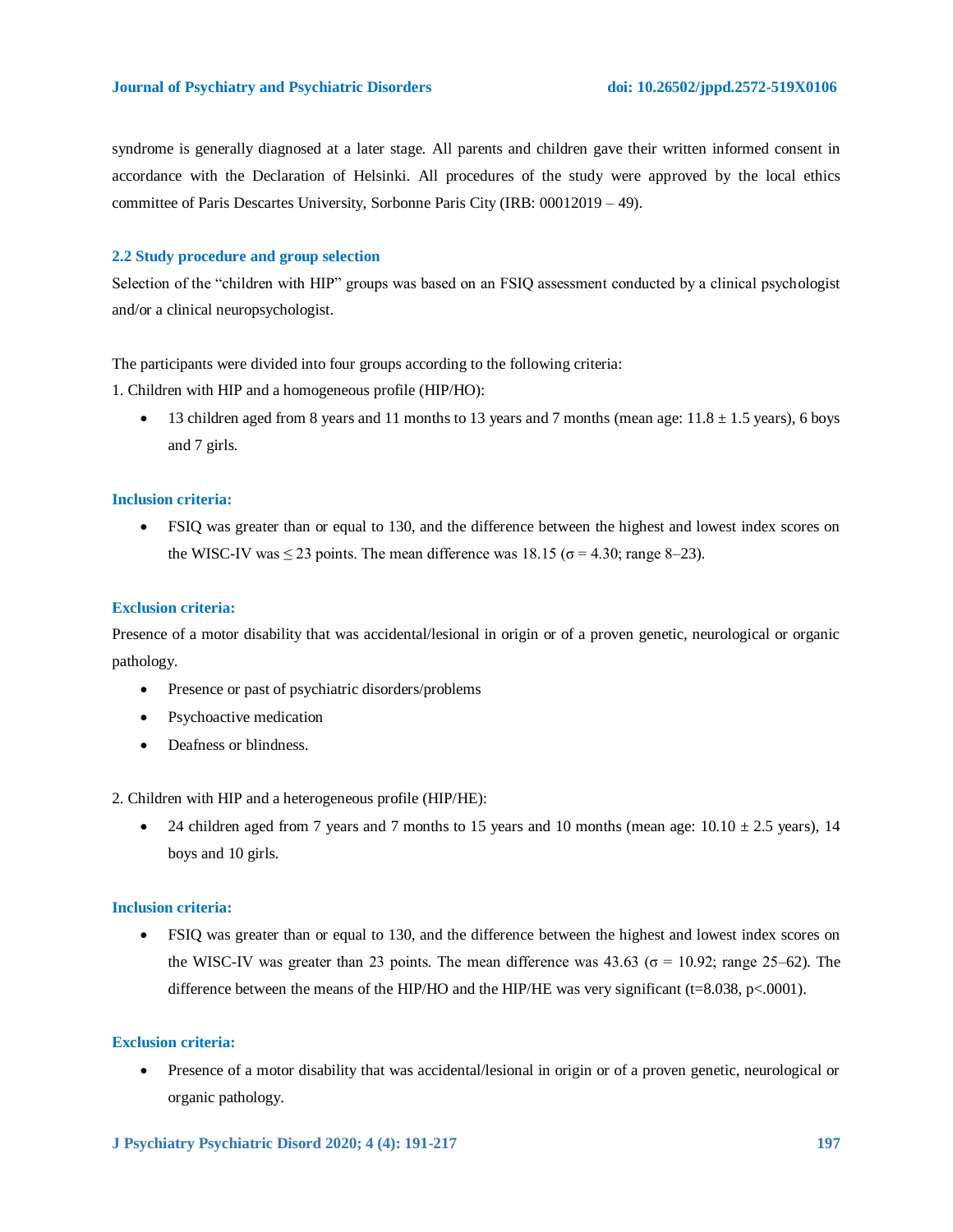### **Journal of Psychiatry and Psychiatric Disorders doi: 10.26502/jppd.2572-519X0106**

- Presence or past of psychiatric disorders/problems
- Psychoactive medications
- Deafness or blindness.
- Performance profile in which one or more index scores was greater than 130 and the FSIQ was lower than 130.

3. Children with typical development (control group):

• 20 children with typical development and being educated in a typical environment, aged from 7 years and 7 months to 15 years and 9 months (mean age:  $11.2 \pm 2.6$  years), 10 boys and 10 girls.

### **Exclusion criteria:**

- Developmental delay or disharmony.
- Presence of one or more learning disorders.
- Presence of behavioral or psychopathological disorders identified by teachers and noted in anamnesis.
- Psychoactive medications
- Jumping or repeating a grade.
- Family history of ASD.
- Family history of serious psychiatric disorders.
- Presence of a motor disability that was accidental/lesional in origin or of a proven genetic, neurological or organic pathology.
- Presence or past of psychiatric disorders/problems
- Deafness or blindness.

4. Children diagnosed with Asperger's and characterized by a HIP (AS/HIP):

• 5 children aged from 8 years and 9 months to 15 years and 11 months (mean age:  $11.10 \pm 3$  years), 5 boys.

# **Inclusion criteria:**

- Diagnosis of an Asperger's syndrome-type "Pervasive Developmental Disorder" made in a Centre de Ressources Autisme or in a hospital by a child psychiatrist.
- Children included in the study were assessed with ADI-R [38] and ADOS-2 [39].
- No evidence of language delay according to the ADI-R criteria: 1st single words before 24 months and 1st phrases before 33 months.
- FSIQ greater than or equal to 130, as evaluated by the WISC-IV.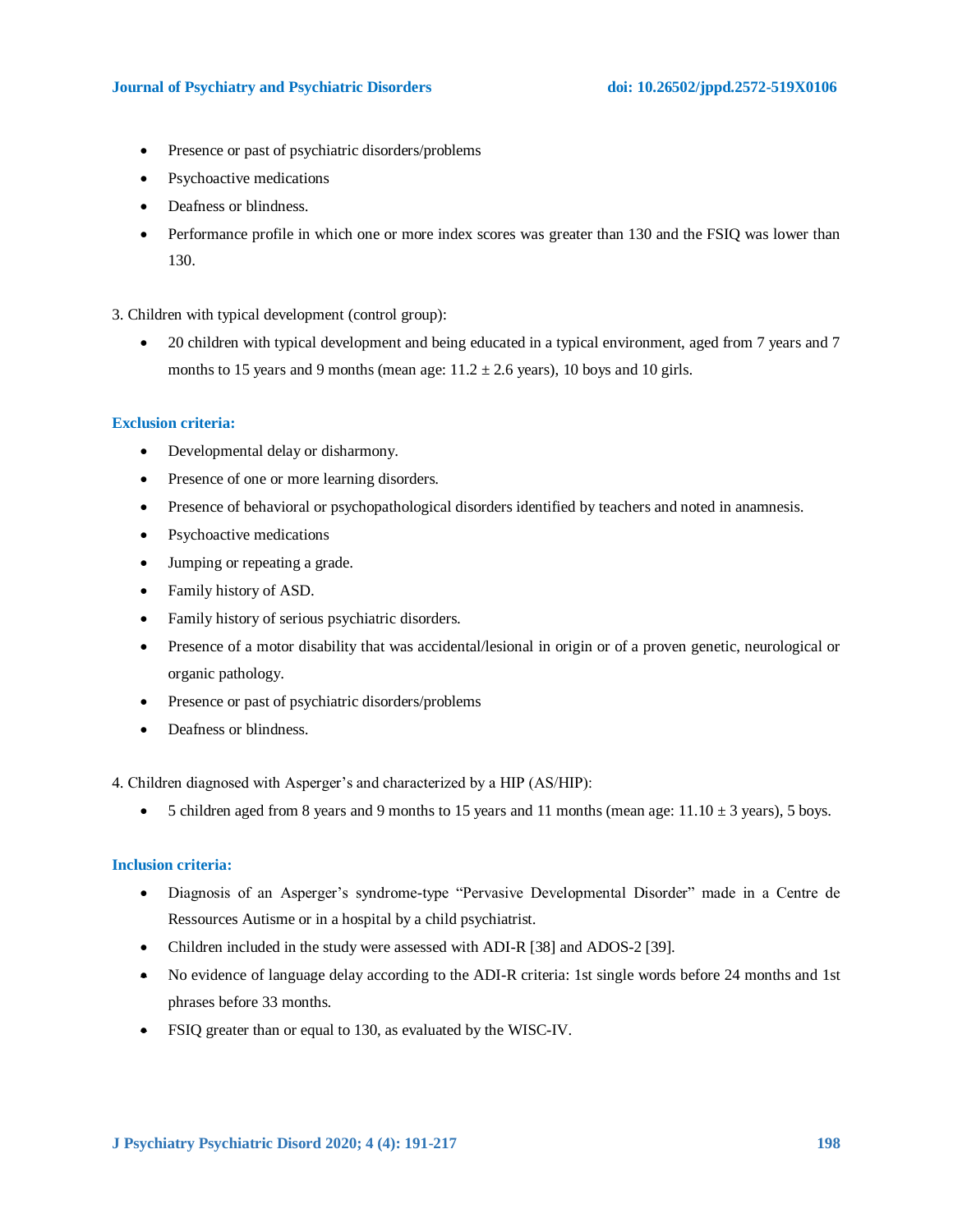### **Exclusion criteria:**

- History of language delay.
- ADHD
- Presence of a motor disability that was accidental/ lesional in origin or of a proven genetic, neurological or organic pathology.
- Presence or past of psychiatric disorders/problems
- FSIQ < 130 using the WISC-IV
- Psychoactive medications
- Deafness or blindness.

The assessments chosen for the data collection were presented in a dual relationship with the child and in a calm setting.

### **2.3 Assessment tools**

**2.3.1: To assess the FSIQ and establish the psycho-cognitive profile:** A psychometric test: The WISC-IV, standardized for a French population aged from 6 years to 16 years and 11 months, was used to identify children with HIP.

**2.3.2 To assess social cognition and emotional adaptation:** Parents completed two questionnaires that were originally developed by Baron-Cohen and colleagues [40-42]. The French versions were validated by Sonié et al. [43, 44] and recommended by the French National Authority for Health for the fourth Autism plan (2018-2022): 1. One questionnaire measured the Empathy Quotient (EQ). The maximum EQ score was 80 points. The lower the score, the more it deviated from the mean for children with typical development (m=37.7; SD=9.81) and approached the norm for children with autism (m=13.97; SD=6.82); 2. One questionnaire measured the Autism Quotient (AQ). This comprised five subscales: Communication, Social competence, Imagination, Local details and Attention switching. The minimum AQ score was 0 points, the maximum 50. The maximum score for each of the five subscales was 10 points. The higher the scores, the further they deviated from the norm for children with typical development. The total mean AQ score was 12.13/50 (SD=5.55) for typical children and 35.06/50 (SD=7.46) for children at risk of ASD [45, French norms].

**2.3.3 To explore visuomotor and visuoperceptual functions:** Two tests were used: 1. The visuoperceptual VMI [45]: The task consisted of 30 items (principal functions engaged: perception/visual discrimination, oculo-motricity, visual working memory). Materials: Sheets of paper containing boxed 2D geometric shapes (target shapes). Below each target shape were similar shapes arranged in columns, with only one identical to the target shape. The child had to point to the shape that was identical to the shape in the box. 2. The visuomotor VMI [45]: This test identified significant difficulties in the integration or coordination of visuoperceptual and motor skills. Materials: Sheets of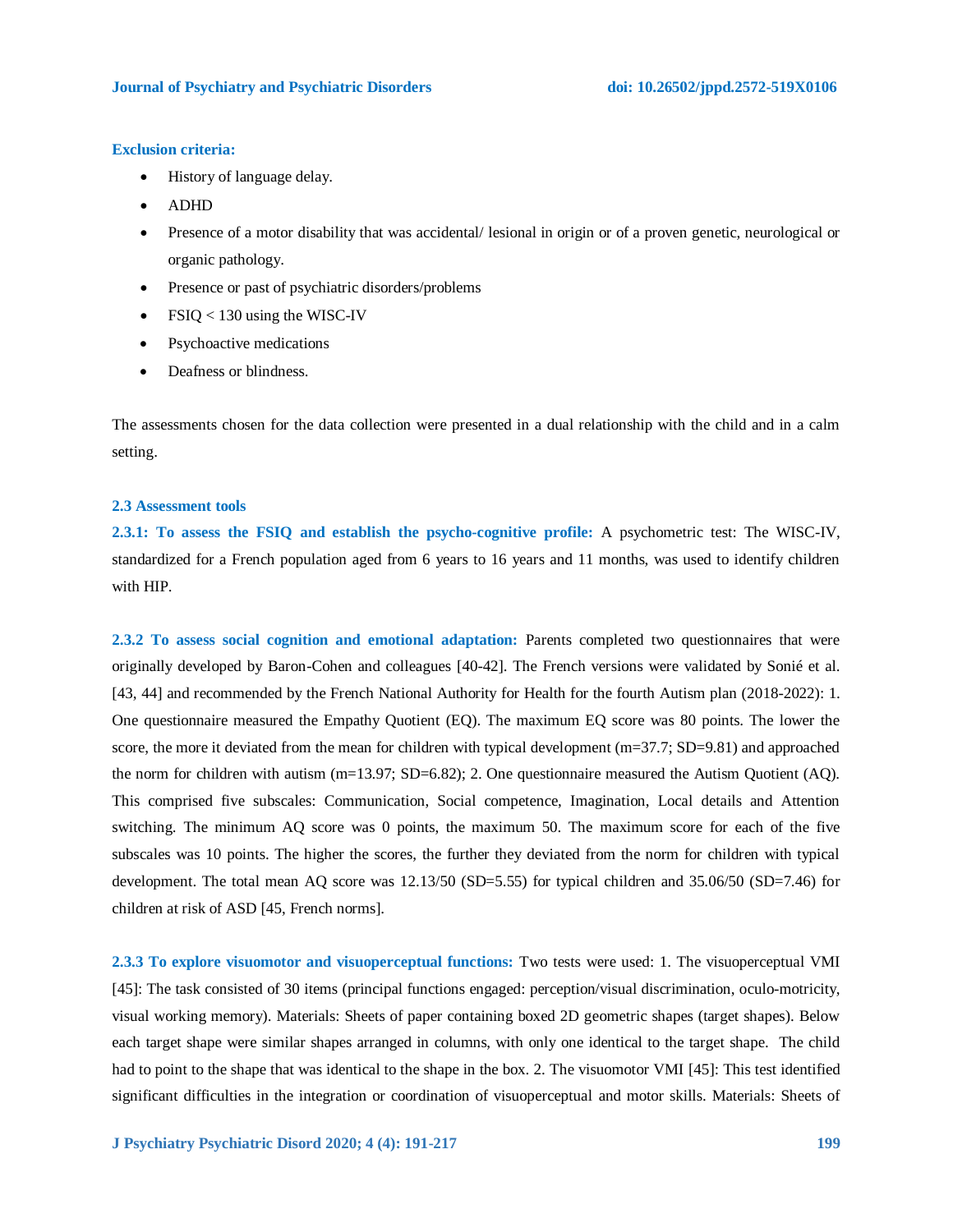paper, each containing three 2D geometric figures (models) printed in black and presented in landscape orientation. There were 24 figures in total. Test: Using a pencil, the child had to reproduce the geometric shape as accurately as possible in the space just below the model without using an eraser (principal functions engaged: visual perception, graphomotricity, motor control, visuomotor coordination). The figures they had to copy ranged from simple drawings (lines) to more complex figures representing 3D objects (cube). Grading: The child's output was graded according to strict criteria (respect for proportions, spatial links between different elements, angles, etc.).

**2.3.4 To explore the prevalence of anxiety and depressive disorders:** The MDI-C (Multiscore Depression Inventory for Children, [46] was used. This is a self-report questionnaire that is completed by the child. It provides insight into the child's emotional world and more specifically assesses possible depression through eight dimensions. Standardized for children and adolescents aged between 7 and 17 years, it produces a depression score, according to age-group and sex norms, and its possible severity (low to moderate, moderate to severe) as well as a profile of the various significant symptoms comprised in the score (Self-esteem, Anxiety, Sad mood, Social introversion, Pessimism, Provocation, Low energy, Instrumental helplessness). The standardized scores of the MDI-C range from 25 to 80 points. A standardized score between 56 and 65 corresponds to a mild to moderate depressive state. A standardized score between 66 and 75 reflects a moderate to severe depressive state. A score above 75 shows severe symptomatology.

#### **2.4 Statistical analysis**

Data analysis was performed using JASP statistical software (version: 0.11.1/October 7, 2019). First, the clustering method (K-means Clustering classification method) confirmed the homogeneity of each of the two groups of children with HIP established on the basis of the threshold of 23 points difference between the lowest and the highest index scores obtained in the WISC-IV.

Our analysis of the results then consisted of comparing (Independent Samples T-Test, ANOVA,  $\gamma^2$ ) the performances of the previously defined groups in each of the functions for which data were collected (social cognition, visuomotor and visuoperceptual functions, anxiety and depressive disorders) in order to identify statistically significant differences between them (at the threshold of  $p \le 0.05$ ) and find correlations (Pearson's r). We also included the effect size whenever it was useful for a better interpretation of our data. Systematically we used the Levene's test to check the equality of variance and when it was significant (p<.05) suggesting an assumption of unequal variance, we used the Welch approach. Furthermore, we used the Bonferroni correction to adjust the observed significance level for the fact that multiple comparisons were made when it appeared necessary.

### **3. Results**

**3.1 Comparative analysis of the performances of the HIP groups without ASD (homogeneous profile and heterogeneous profile) and the control group**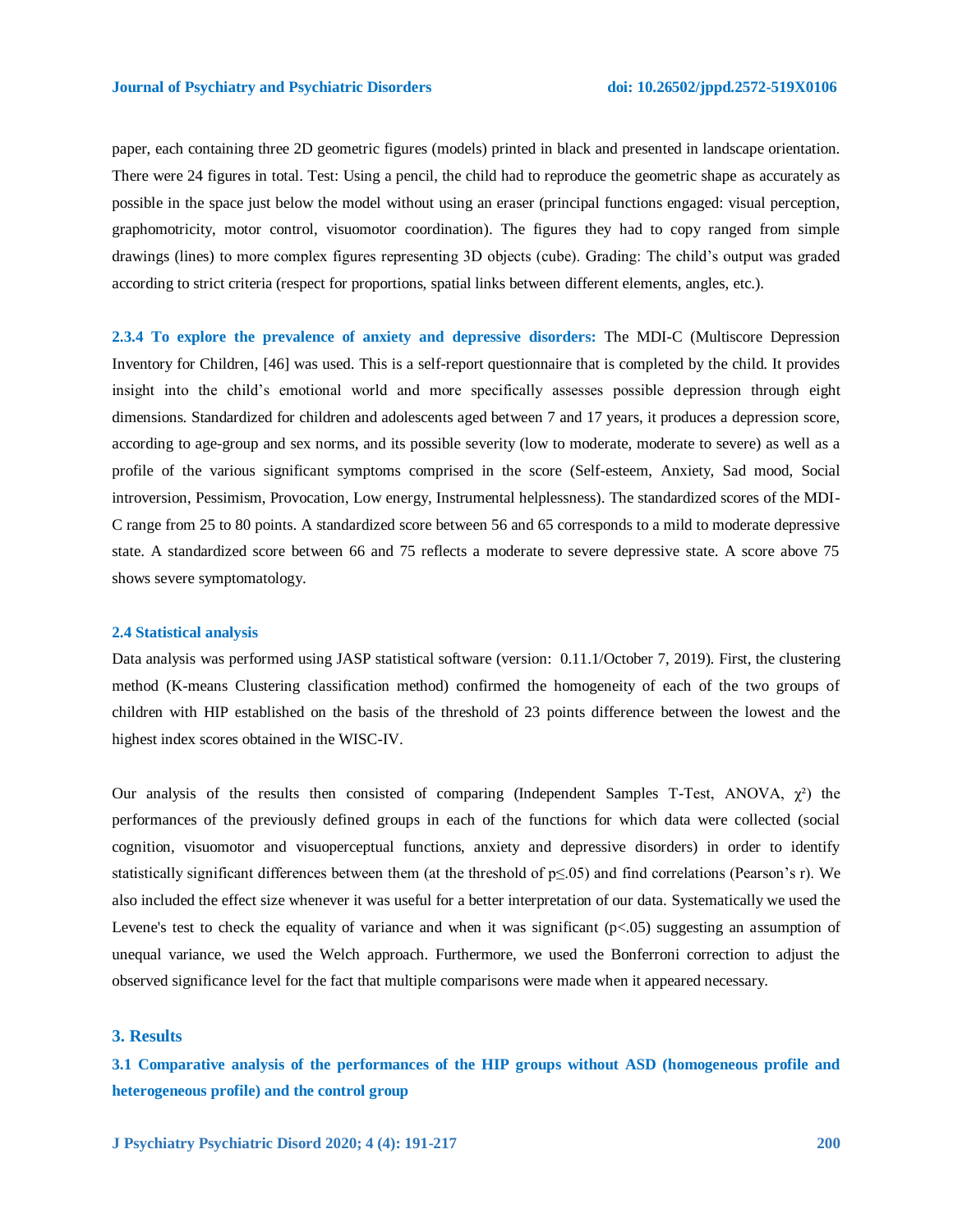| Group characteristics: One sample of 37 children with HIP (mean age = $11.2 \pm 2.2$ years; 20 boys and 17 girls) with |
|------------------------------------------------------------------------------------------------------------------------|
| mean FSIQ = 140.08 (SD=6.28). One control group sample of 20 children (mean age: 11.2 $\pm$ 2.6 years; 10 boys and     |
| 10 girls), who were all being schooled in their age group.                                                             |

|                   | <b>HIP</b>      | <b>Control</b> | t-test    | <i>p</i> value | Cohen's d |
|-------------------|-----------------|----------------|-----------|----------------|-----------|
| AO total          | 21.919 (8.836)  | 11.900 (5.730) | 4.568     | ${<}001$       |           |
| Communication     | 3.459(2.456)    | 1.850(1.785)   | 2.835     | .007           | .75       |
| EQ total          | 33.865 (13.300) | 40.050 (8.846) | $-2.098*$ | .041           | $-.54$    |
| Social competence | 4.027(2.555)    | 1.300(1.418)   | 4.409     | < 0.001        |           |

\* Levene's test was significant ( $p<0.05$ ) for the EQ-test suggesting an assumption of unequal variance, so we used the Welch t-test

**Table 1:** Mean scores (standard deviations) of HIP group versus control group in the social cognition function.

In the social cognition function, as shown in **Table 1**, the children with HIP obtained a higher mean score than the control group children in the  $AQ$  test (p<.001). They seemed to have more difficulties in the areas of communication, empathy and social skills (respectively  $p=.007$ ;  $p=.041$ ,  $p<.001$ ). The other subscales of the AQ test, Imagination, Local details and Attention switching, are discussed below in the paragraph on the psycho-cognitive function.

|                | <b>HIP</b>     | <b>Control</b> | t-test   | <i>p</i> value | Cohen's d |
|----------------|----------------|----------------|----------|----------------|-----------|
| MDI-C total    | 52.676 (8.104) | 44.850 (6.226) | 3.755    | ${<}001$       | 1.04      |
| MDI-C sad mood | 53.811 (8.452) | 47.350 (5.733) | $3.417*$ | .001           | .89       |
| MDI-C anxiety  | 54.162 (7.555) | 46.100 (7.725) | 3.815    | ${<}001$       | 1.05      |

\*Welch t-test

**Table 2:** Mean scores (standard deviations) of HIP group versus control group in the anxiety-depression function.

In the anxiety-depression function (**Table 2**), the children with HIP obtained a higher mean score than the control group (p<.001) in the total depression scale (although this score did not reach the clinical threshold indicative of a proven depressive state), the anxiety scale  $(p<.001)$  and the sad mood scale  $(p=.001)$ . The other subscales (selfesteem, social introversion, pessimism, provocation, low energy, instrumental helplessness) did not significantly differentiate the groups.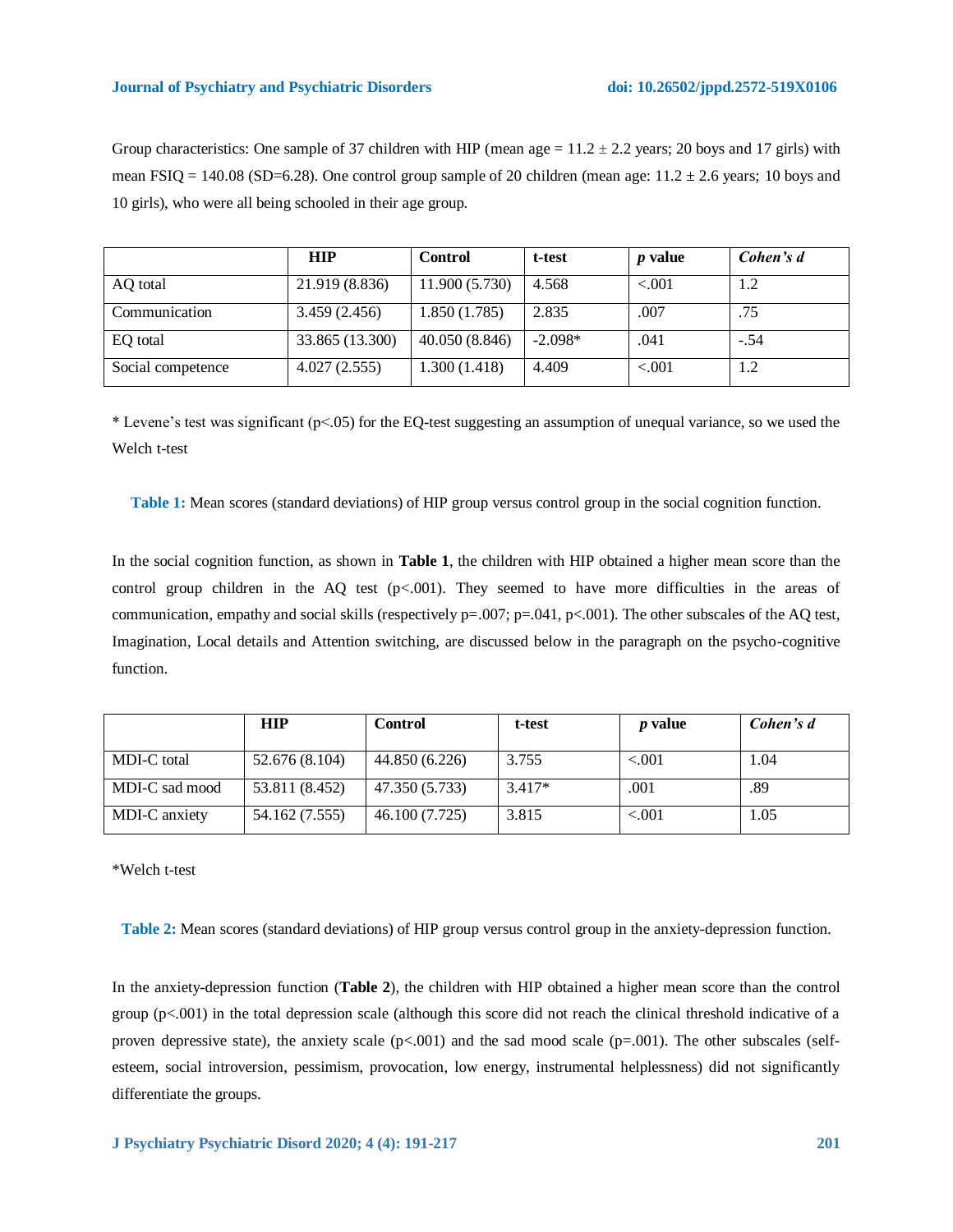|                 | HIP              | Control         | $t$ -test $*$ | <i>p</i> value | Cohen's d |
|-----------------|------------------|-----------------|---------------|----------------|-----------|
| Visuoperceptual | 109.541 (15.018) | 103.400 (7.728) | 2.038         | .046           |           |
| Visuomotor      | 108.757 (15.648) | 101.850(4.082)  | 2.530         | .015           | .69       |

\* Levene's test was significant (p<.05) for these scales suggesting an assumption of unequal variance, so we used the Welch t-test

# **Table 3:** Mean scores (standard deviations) of HIP group versus control group in the visuoperceptual and visuomotor functions.

In the visuoperceptual and visuomotor functions (**Table 3**), performance was average for all the children. However, the performances of the HIP group were significantly higher than that of the control group ( $p=0.046$ ,  $p=0.015$ ). The children with HIP showed a better mastery of the tasks.

|                     | <b>HIP</b>      | <b>Control</b>  | t-test   | <i>p</i> value | Cohen's d |
|---------------------|-----------------|-----------------|----------|----------------|-----------|
| Imagination         | 3.270(2.156)    | 1.850 $(1.226)$ | $3.170*$ | .002           | .81       |
| Local details       | 6.595 $(2.179)$ | 3.850(2.681)    | 4.183    | .001           | 1.12      |
| Attention switching | 4.541 (2.479)   | 3.050(1.791)    | 2.371    | .021           | .68       |

Reminder: the maximum score was 10 points for each of the AQ subscales. The higher the scores, the more they deviated from the norm for children with typical development.

\*Levene's test was significant  $(p<0.05)$  for the imagination subscale suggesting an assumption of unequal variance, so we used the Welch t-test.

# **Table 4:** Mean scores (standard deviations) of HPI group versus control group in the psycho-cognitive functions (explored through the AQ test subscales).

In the psycho-cognitive functions, which were explored through the AQ test subscales (**Table 4**), the children with HIP consistently obtained higher mean scores than the control group, which would imply that these children had less imagination potential ( $p = .002$ ) and less attention switching ( $p = .021$ ) when processing information and that they took less account of local details compared with children in the control group ( $p = .001$ ).

#### **3.2 Comparative analysis of the performances of the HIP/HO, HIP/HE and control groups**

Group characteristics: One sample of 13 HIP/HO children (mean age =  $11.8 \pm 1.5$  years; 6 boys and 7 girls) with mean FSIQ = 141.30 (SD=6.81). One sample of 24 HIP/HE children (mean age =  $10.10 \pm 2.5$  years; 14 boys and 10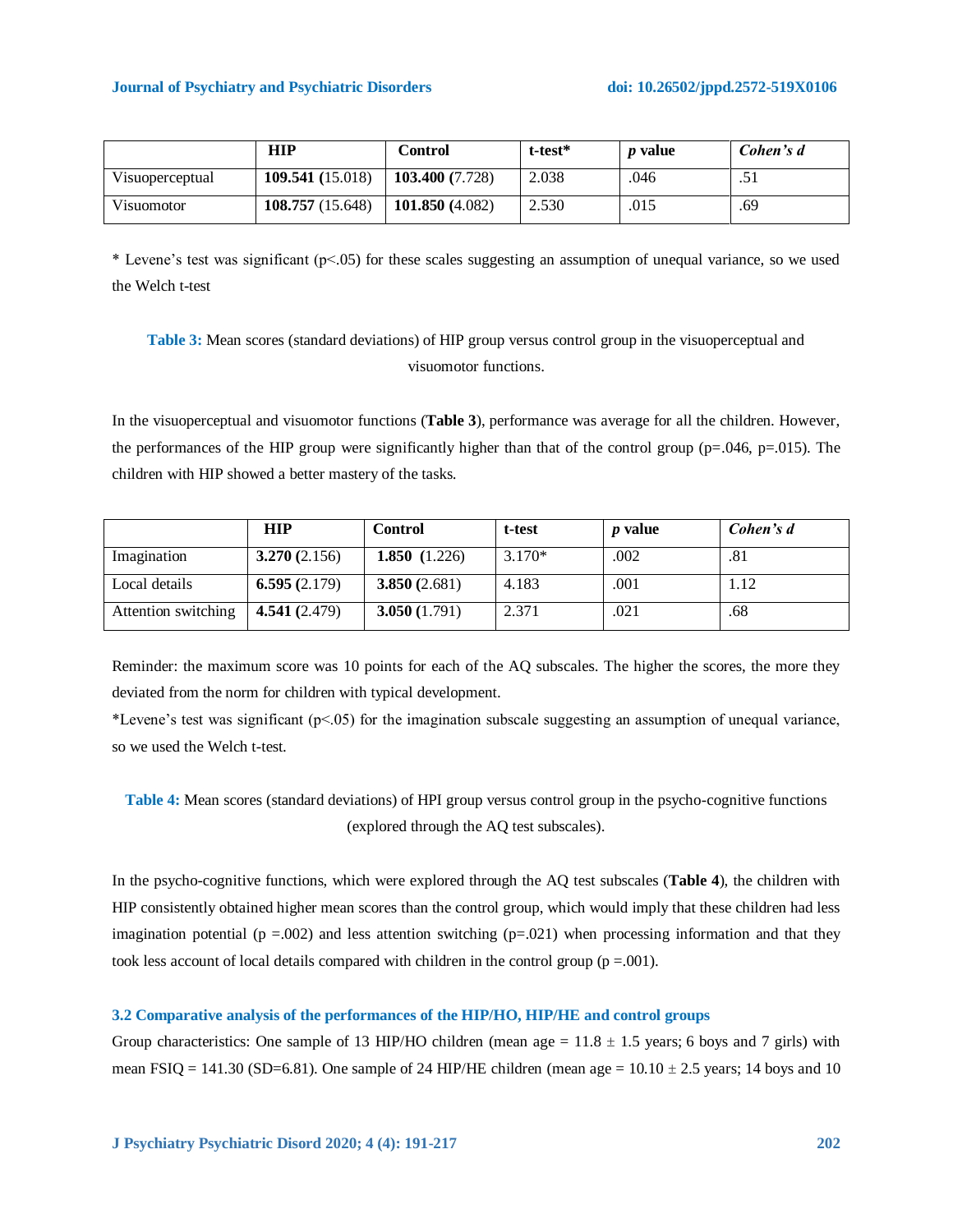girls) with mean FSIQ = 139.41 (SD=6.01). One sample of 20 control group children as previously described. There was no significant difference between the FSIQ scores of the two samples of children with HIP (t=-0.872, p>.05).

The objective of this comparative analysis was to differentiate the influence of the profile (homogeneous versus heterogeneous) of the children with HIP on their scores in the various tests proposed.

|             | <b>HIP/HO</b>  | <b>HIP/HE</b>   | t-test   | $p$ value* | Cohen's d |
|-------------|----------------|-----------------|----------|------------|-----------|
| WISC-IV PRI | 131.00 (5.354) | 128.04 (10.732) | $-0.962$ | > 0.05     |           |
| WISC-IV PSI | 123.61(8.723)  | 112.00(16.519)  | $-2.353$ | .024       | $-.81$    |
| WISC-IV WMI | 128.30(9.707)  | 115.75(9.538)   | $-3.800$ | < 0.001    | $-1.30$   |
| WISC-IV VCI | 134.84 (9.822) | 148.50(5.421)   | 5.478    | < 0.01     | 1.88      |

\*Significant differences appear in bold.

```
Table 5: Mean scores (standard deviations) of HPI/HO group and HPI/HE group obtained from the WISC-IV index 
                                       scores.
```
First, a comparison of the mean scores obtained from the WISC-IV index scores was carried out (**Table 5**). This revealed significant differences between the two HIP groups. The children in the HIP/HO group showed better skills in working memory  $(p<.001)$  and information processing speed  $(p=.024)$ . The HIP/HE children obtained a significantly higher mean score in the area of verbal comprehension than the HIP/HO children (p <.001). There was no significant difference between the two groups in the area of perceptual reasoning  $(p>0.05)$ .

|                   | <b>HIP/HO</b>   | <b>HIP/HE</b>   | <b>Control</b>  | t-test   | $Pbonf*$ |
|-------------------|-----------------|-----------------|-----------------|----------|----------|
| AQ total          | 18.308 (7.729)  | 23.875 (8.926)  | 11.90 $(5.730)$ | 5.160    | < 0.001  |
| Communication     | 2.308(1.974)    | 4.083(2.501)    | 1.850 $(1.785)$ | 3.420    | .004     |
| EO total          | 38.462 (10.898) | 31.375 (14.018) | 40.050 (8.846)  | $-2.494$ | .044     |
| Social competence | 3.231 (2.088)   | 4.458 $(2.718)$ | 1.300(1.418)    | 4.750    | < 0.001  |

\*Significant differences appear in bold. The Bonferroni correction was used to adjust the observed significance level

**Table 6:** Mean scores (standard deviations) of HIP/HO and HIP/HE groups versus control groups in the social cognition function.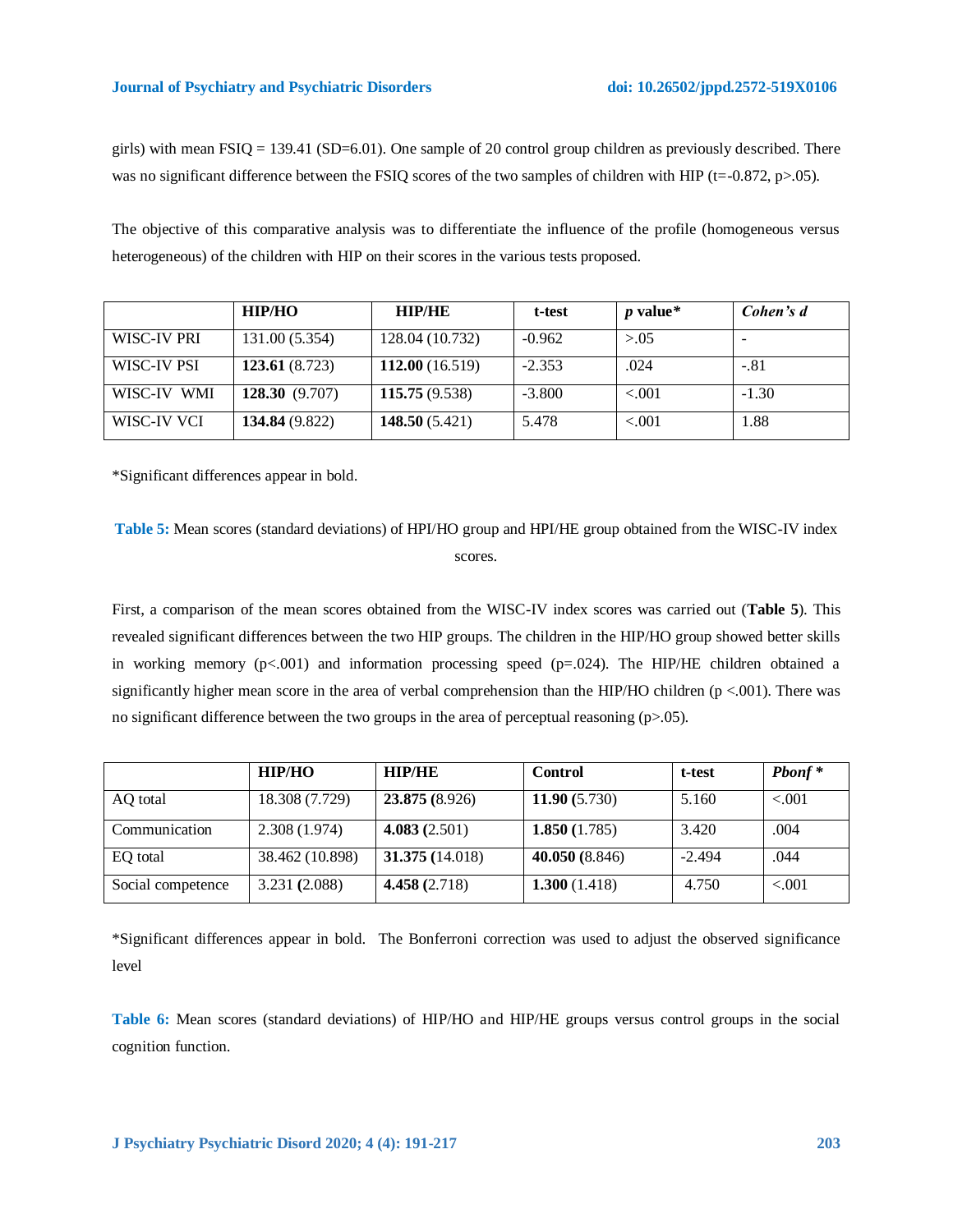### **Journal of Psychiatry and Psychiatric Disorders doi: 10.26502/jppd.2572-519X0106**

In the social cognition function **(Table 6**), there were no significant differences between the HIP/HO and HIP/HE groups. However, in each of these registers, the HIP/HE group showed significantly more difficulty than the control group in social skills (P*bonf*<.001), communication skills (P*bonf* =.004) and empathy (P*bonf* =.044) as well as higher mean scores in the AQ test (P*bonf* <.001).

|                      | HIP/HO         | <b>HIP/HE</b>    | <b>Control</b> | t-test                                                       | <b>Pbonf</b> |
|----------------------|----------------|------------------|----------------|--------------------------------------------------------------|--------------|
|                      |                |                  |                |                                                              | $\ast$       |
| MDI-C total          | 51.462 (8.130) | 53.333 $(8.186)$ | 44.850 (6.226) | 3.715                                                        | .001         |
| MDI-C sad mood       | 52.692 (8.430) | 54.417 (8.582)   | 47.350 (5.733) | 3.046                                                        | .011         |
| MDI-C anxiety        | 54.308(9.595)  | 54.083(6.426)    | 46.100(7.725)  | $HIP/HE \neq Control: 3.432$<br>$HP/HO \neq Control : 2.998$ | .003<br>.012 |
| MDI-C<br>provocation | 51.769 (9.275) | 52.625 $(8.963)$ | 46.100 (7.779) | 2.495                                                        | .047         |

\*Significant differences appear in bold. The Bonferroni correction was used to adjust the observed significance level.

# **Table 7:** Mean scores (standard deviations) of HIP/HO and HIP/HE groups versus control groups in the anxietydepression function.

In the anxiety-depression function (**Table 7**), there were no statistically significant differences between the scores of the two HIP groups on the different scales. However, there were significant differences between the HPI/HE group and the control group. The MDI-C total score for the HIP/HE group was significantly higher than for the control group (P*bonf* =.001) and in the sad mood (P*bonf* =.011), provocation (P*bonf* =.047) and anxiety subscales (P*bonf*  =.003). The HIP/HO group differed from the control group only on the anxiety scale, where it also showed a higher propensity for anxiety (P*bonf* =.012). There were no significant differences between the groups on the other MDI-C subscales (social introversion and pessimism).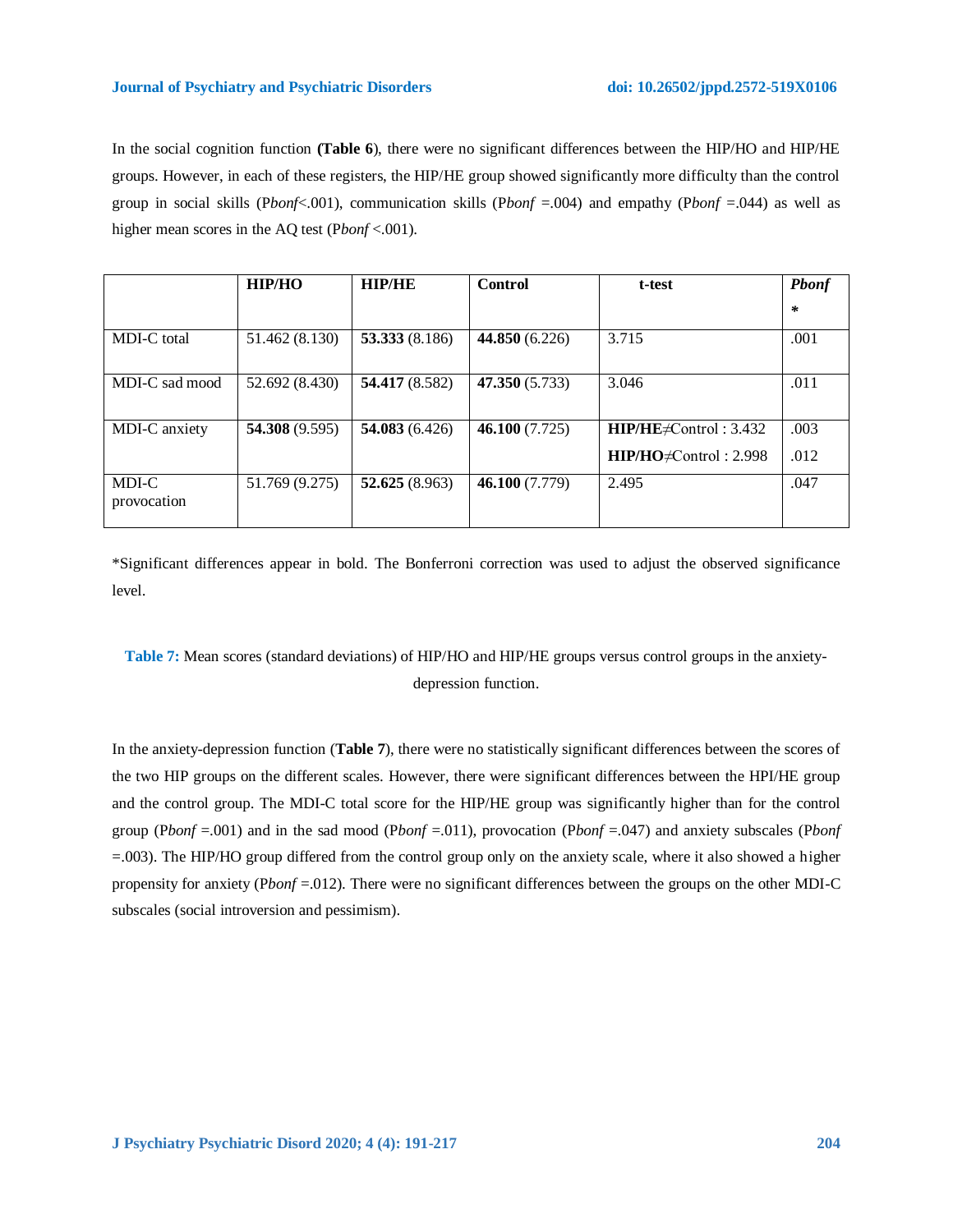|                     | HIP/HO          | <b>HIP/HE</b>   | Control      | t-test                      | $Pbonf*$ |
|---------------------|-----------------|-----------------|--------------|-----------------------------|----------|
| Imagination         | 2.846(1.725)    | 3.500(2.359)    | 1.850(1.226) | 2.888                       | .017     |
|                     |                 |                 |              |                             |          |
| Local details       | 6.308 $(2.463)$ | 6.750 $(2.048)$ | 3.850(2.681) | $HP/HE \neq Control: 4.025$ | < 0.001  |
|                     |                 |                 |              | HIP/HO#Control:2.899        | .016     |
| Attention switching | 3.538(1.664)    | 5.083(2.701)    | 3.050(1.791) | 3.049                       | .011     |
|                     |                 |                 |              |                             |          |

\*Significant differences appear in bold. The Bonferroni correction was used to adjust the observed significance level; Reminder: the maximum score was 10 points for each of the AQ subscales. The higher the scores, the more they deviated from the norm for children with typical development.

**Table 8:** Mean scores (standard deviations) of HIP/HO and HIP/HE groups versus control groups in the psychocognitive functions (explored through the AQ test subscales).

In the psycho-cognitive functions (explored through the AQ test subscales), the two HIP groups differed from the control group in the information processing function. They obtained higher mean scores in the local details subscale (P*bonf* <.001 for HIP/HE  $\neq$ Control; P*bonf* =.016 for HIP/HO  $\neq$  Control), confirming a tendency toward global rather than sequential or analytical processing. In terms of the other functions, the HPI/HE group showed less attention switching and lower imagination potential (respectively, (P*bonf* =.011 and P*bonf* =.017) compared with the control group, as shown in **Table 8**. In the visuoperceptual and visuomotor functions, the comparisons of means did not show any statistically significant differences between the groups (p>.05).

# **3.3 Comparative analysis of the performances of the four groups, HIP/HO, HIP/HE, AS/HIP and control group**

Group characteristics: One sample of 13 HIP/HO children (mean age =  $11.8 \pm 1.5$  years; 6 boys and 7 girls) with mean FSIQ = 141.30 (SD=6.81). One sample of 24 HIP/HE children (mean age =  $10.10 \pm 2.5$  years; 14 boys and 10 girls) with average IQ = 139.41 (SD=6.01). One sample of 5 AS/HIP children (mean age =  $11.10 \pm 3$  years; 5 boys) with average  $IQ = 137.60$  (SD=5.32). One control group sample of 20 children as previously described.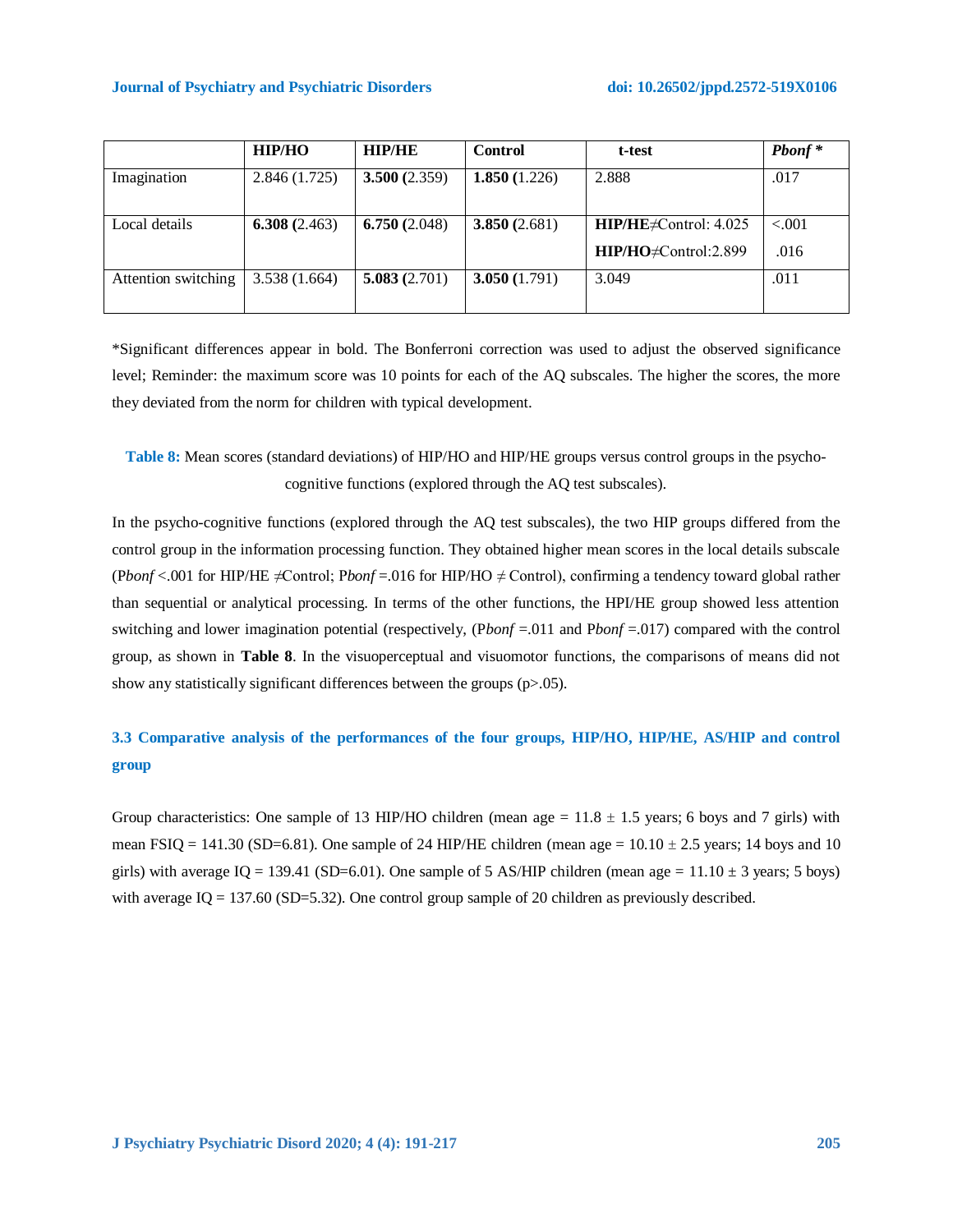#### **Journal of Psychiatry and Psychiatric Disorders doi: 10.26502/jppd.2572-519X0106**

|                   | <b>AS/HIP</b> | <b>HIP/HE</b> | <b>HIP/HO</b> | Control | F(3.58) | <i>p</i> value | n <sub>2</sub> |
|-------------------|---------------|---------------|---------------|---------|---------|----------------|----------------|
| AQ total          | 35.200        | 23.875        | 18.308        | 11.900  | 15.663  | < 0.001        | .44            |
|                   | (9.471)       | (8.926)       | (7.729)       | (5.730) |         |                |                |
| Communication     | 7.000         | 4.083         | 2.308         | 1.850   | 9.335   | $-.001$        | .32            |
|                   | (2.915)       | (2.501)       | (1.974)       | (1.785) |         |                |                |
| EO total          | 17.400        | 31.375        | 38.462        | 40.050  | 6.510   | < 0.001        | .25            |
|                   | (3.209)       | (14.018)      | (10.898)      | (8.846) |         |                |                |
| Social competence | 9.000         | 4.458         | 3.231         | 1.300   | 19.221  | < 0.001        | .49            |
|                   | (1.732)       | (2.718)       | (2.088)       | (1.418) |         |                |                |

# **Table 9:** Mean scores (standard deviations) of HIP/HO, HIP/HE and AS/HIP groups versus control group in the social cognition function.

First, it can be seen (**Table 9**) that the mean scores obtained by the AS/HIP and control groups in the AQ test correspond to the French norms established by Sonié et al. [45] and confirm the Asperger's diagnosis for those in the AS/HIP group.

The mean AQ test score significantly differentiated the AS/HIP group from the other three groups (HIP/HE-AS/HIP: t=2.952, P*bonf* =.027, HIP/HO-AS/HIP: t= 4.114, P*bonf* <.001; control-AS/HIP: t=5.972, P*bonf* <.001).

The mean EQ test score also significantly differentiated the AS/HIP group from the other three groups (HIP/HE-AS/HIP: t =-4.366, P*bonf* <.001, HIP/HO-AS/HIP: t =-6.294, P*bonf* <.001; control-AS/HIP: t=9.268, P*bonf* <.001).

The results confirmed that the mean AQ test scores of the AS/HIP children were significantly higher than those of the other groups and that their mean EQ test scores were significantly lower. Across all groups, there was a significant negative correlation between the AQ test scores and the EQ test scores (Pearson's  $r = -0.703$ , p<.001). The scores obtained on the social competence and communication subscales show the considerable difficulties children with Asperger's have in these areas. This group differed very clearly from the other three groups. In terms of social competence: AS/HIP-HIP/HE: t=3.770, P*bonf* =.002, AS/HIP-HIP/HO: t =4.473, P*bonf* <.001; AS/HIPcontrol: t=9.200, P*bonf* <.001. In terms of communication: AS/HIP-HIP/HE: t =2.676, P*bonf* =.046, AS/HIP-HIP/HO: t= 3.716, P*bonf* =.002; AS/HIP-control: t=4.645, P*bonf* <.001. In the anxiety-depression function, the statistical comparison results did not reveal significant differences between the clinical groups (AS/HIP and HIP) for either the MDI-C total score or the subscales (anxiety, sad mood, social introversion, provocation, pessimism).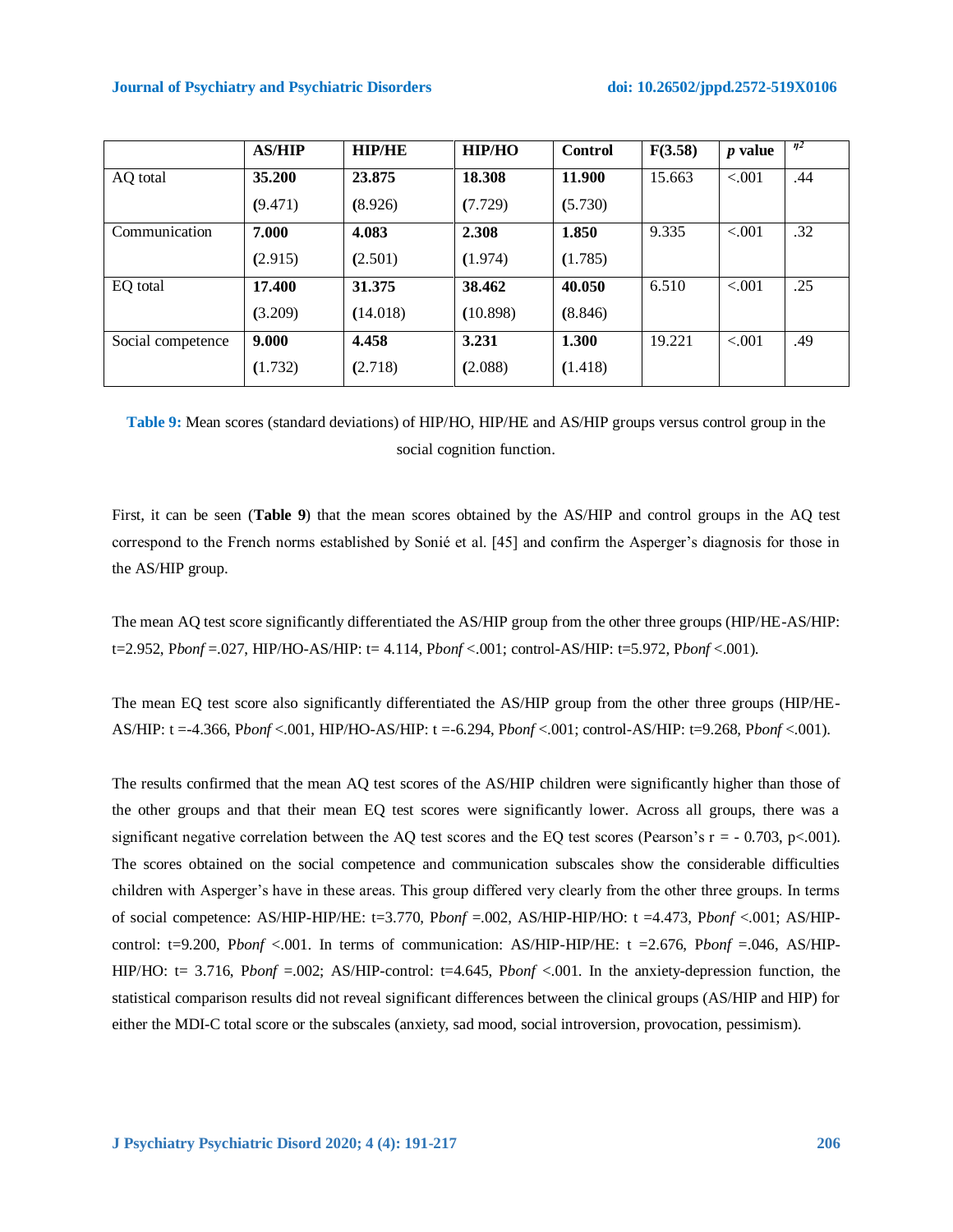|                      | <b>AS/HIP</b> | <b>HIP/HE</b> | <b>HIP/HO</b> | <b>Control</b> | F(3.58) | <i>p</i> value |
|----------------------|---------------|---------------|---------------|----------------|---------|----------------|
| Visuoperceptual      | 99.200        | 109.917       | 108.846       | 103.400        | 1.420   | .246           |
| functions            | (20.885)      | (12.944)      | (18.832)      | (7.728)        |         |                |
| Visuomotor functions | 95.800        | 105.542       | 114.692       | 101.850        | 2.532   | .100           |
|                      | (20.080)      | (13.657)      | (17.839)      | (4.082)        |         |                |

**Table 10:** Mean scores (standard deviations) of HIP/HO, HIP/HE and AS/HIP groups versus control group in the visuoperceptual and visuomotor functions.

In the visuoperceptual and visuomotor functions (**Table 10**), the mean scores of the AS/HIP group were systematically lower than those of the other three groups in the domains assessed, however these differences were not statistically significant. It is likely that the small sample size contributes to explaining this finding.

### **3.4 Search for clinical markers differentiating Asperger's syndrome with HIP from HIP without ASD**

In order to identify markers to facilitate the differential diagnosis of Asperger's and HIP without ASD, we looked, as a second step in this analysis, for potential subjects in the HIP groups with AQ scores typically found in children at risk of ASD. In Sonié et al.'s [44] study, 88.8% of the participants with autism (AS/High-Functioning Autism) scored above a critical minimum of 26 compared with 5.9% of the control group, and in Baron-Cohen et al.'s [42] study, approximately 90% of the adolescents with AS/High-Functioning Autism scored 30+ versus 0% in the control group.

Consequently, we undertook to identify all those in our HIP groups who had obtained a score of 30 points or more on the AQ test (this score did not apply to any of the children in the control group) because this threshold could potentially be indicative of undiagnosed Asperger's for some of these children. The resulting subgroup, which comprised seven children from the HIP/HE group and one child from the HIP/HO group, was then compared with the AS/HIP group across the variables that had so far proved the most significant.

### **3.5 Comparative analysis of the performances of the HIP (AQ≥30), HIP (AQ<30) and AS/HIP groups**

As shown in **Table 11**, these three samples were characterized by an equivalent cognitive level (FSIQ, p>.05), however the HIP (AQ<30) group had a very significantly lower AQ test score than the other two groups: HIP (AQ<30) and AS/HIP: t=5.696, P*bonf* <.001; HIP (AQ<30) and HIP (AQ≥30): t=-6.774, P*bonf* <.001).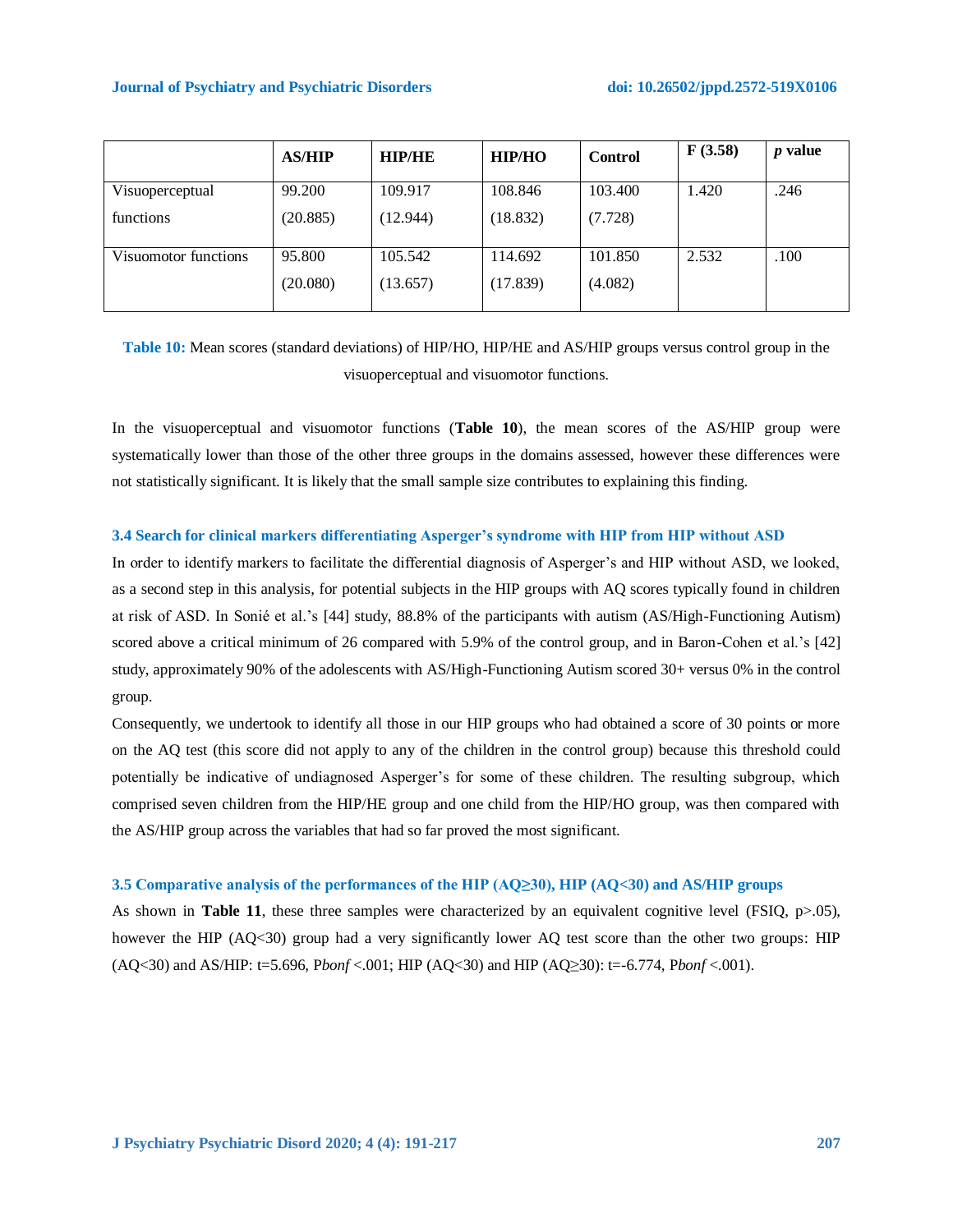| <b>Groups</b>    | <b>Number</b> | Mean age / SD                      | <b>FSIQ/SD*</b> | Total AQ /SD** |
|------------------|---------------|------------------------------------|-----------------|----------------|
| HIP $(AQ\geq30)$ | $^{\circ}$    | 11 ans et 7 mois/ $2:5$            | 143.25/4.89     | 34,87/3,79     |
| AS/HIP           |               | 11 ans et 10 mois/ $3 \text{ ans}$ | 137,60/5,32     | 35,2/9,47      |
| HIP $(AQ30)$     | 29            | 11 ans $/2$ ; 1                    | 139,20/6,40     | 18,34/5,96     |

 $*F(2,39) = 1,768$ , p=.184 (ns) \*\*F  $(2,39) = 33,347, p < 0.001$ 

### **Table 11:** Group characteristics.

The mean AQ scores obtained by the AS/HIP and HIP (AQ≥30) groups correspond to the French norms established by Sonié et al. [44] for children at risk of ASD (35.06; SD=7.46).

|                      | <b>HIP</b> | <b>HIP</b>   | <b>AS/HIP</b> | F(2.39) | <i>p</i> value | $\eta$ <sup>2</sup> |
|----------------------|------------|--------------|---------------|---------|----------------|---------------------|
|                      | (AQ<30)    | $(AQ\geq30)$ |               |         |                |                     |
| <b>EQ</b> total      | 38.448     | 17.250       | 17.400        | 21.779  | < 0.001        | .52                 |
|                      | (11.067)   | (4.166)      | (3.209)       |         |                |                     |
| <b>Communication</b> | 2.552      | 6.750        | 7.000         | 22.974  | ${<}001$       | .54                 |
|                      | (1.660)    | (2.053)      | (2.915)       |         |                |                     |
| Social competence    | 3.172      | 7.125        | 9.000         | 27.074  | < 0.001        | .58                 |
|                      | (1.983)    | (1.959)      | (1.732)       |         |                |                     |

**Table 12:** Mean scores (standard deviations) of HIP (AQ<30), HIP AQ ≥30 and AS/HIP groups in the social cognition function.

In the social cognition function (**Table 12**), and more specifically in the EQ test and the communication and social competence subscales in the AQ test, there was a systematic equivalence of mean scores between the AS/HIP and HIP (AQ≥30) groups (p>.05) and significant differences both between the AS/HIP and HIP (AQ<30) groups and between the HIP  $(AQ \geq 30)$  and HIP  $(AQ \leq 30)$  groups:

EQ test: HIP (AQ<30) and AS/HIP: t=-4.529, P*bonf* <.001; HIP (AQ<30) and HIP (AQ≥30): t=5.531, P*bonf* <.001; communication: HIP (AQ≥30) and AS/HIP: t=4.837, P*bonf* <.001; HIP (AQ<30) and HIP (AQ≥30): t=-5.535, P*bonf* <.001; social competence: HIP (AQ<30) and AS/HIP: t=6.157, P*bonf* <.001; HIP (AQ<30) and HIP (AQ≥30): t=- 5.063, P*bonf* <.001.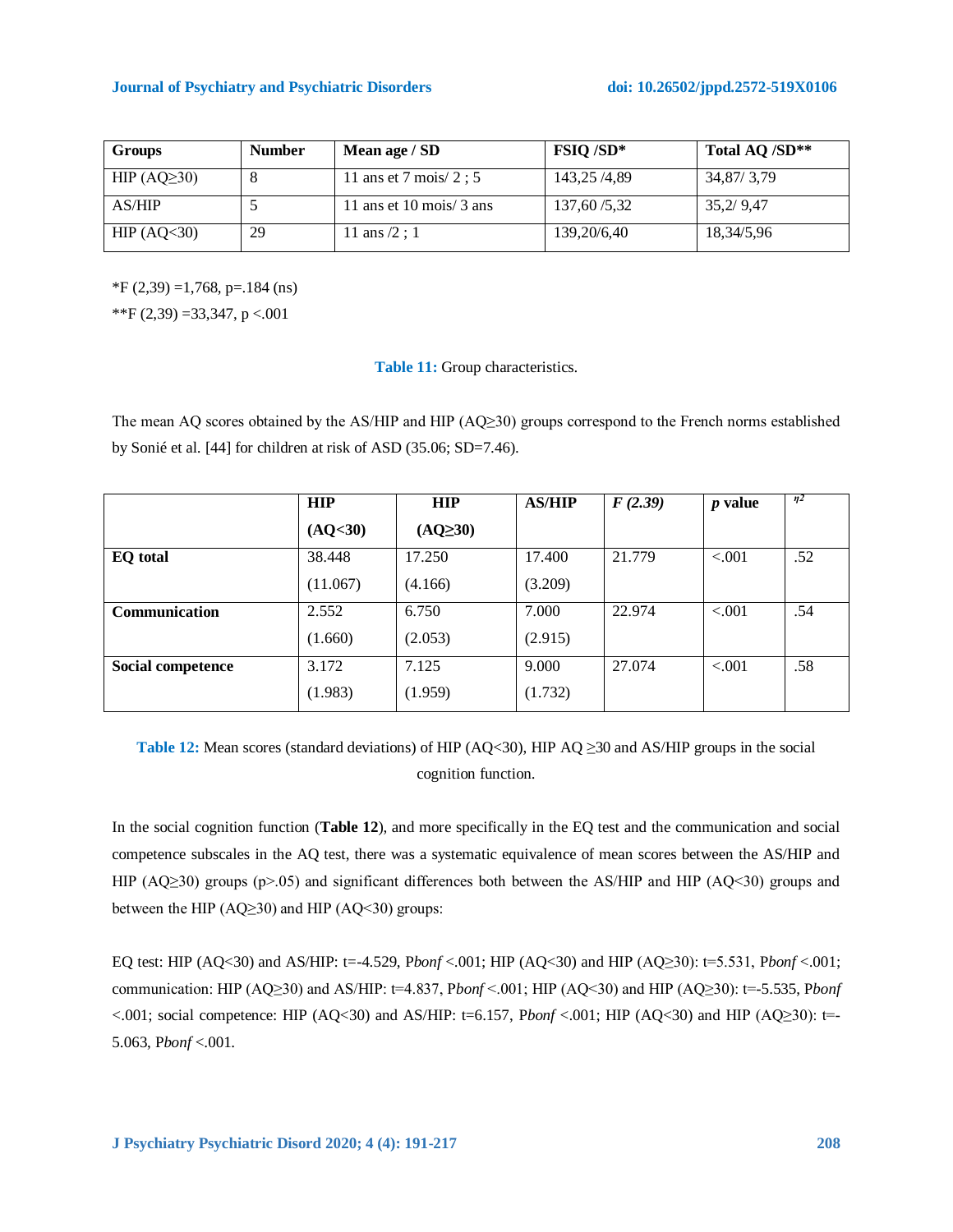|                        | HIP $(AQ<30)$ | HIP $(AQ\geq30)$ | <b>AS/HIP</b> | F(2.39) | <i>p</i> value | $\eta$ <sup>2</sup> |
|------------------------|---------------|------------------|---------------|---------|----------------|---------------------|
| Imagination            | 2.586(1.680)  | 5.750(1.909)     | 5.000(2.550)  | 11.345  | < 0.001        | .36                 |
| Attention<br>switching | 3.586(1.743)  | 8.000(1.414)     | 8.000(2.828)  | 26.023  | < 0.001        | .57                 |

**Table 13:** Mean scores (standard deviations) of HIP (AQ<30), HIP (AQ≥30) and AS/HIP groups in the "imagination" and "attention switching" scales.

In the psycho-cognitive functions (explored through the AQ test subscales), and more specifically in the imagination and attention switching subscales, (**Table 13**), there was a systematic equivalence of mean scores between the AS/HIP and HIP (AQ≥30) groups (p>.05) and significant differences between the HIP (AQ≥30) and HIP (AQ<30) groups: "Imagination", HIP (AQ<30) and HIP (AQ≥30):  $t = -4.330$ , *Pbonf* <.001; "Attention switching": HIP (AQ<30) and HIP (AQ≥30):  $t = -6.030$ , *Pbonf* <.001.

|                              | HIP $(AQ<30)$   | HIP $(AQ\geq30)$ | <b>AS/HIP</b>   | F(2.39) | <i>p</i> value |
|------------------------------|-----------------|------------------|-----------------|---------|----------------|
| MDI-C total                  | 52.586 (8.266)  | 53.000 (8.018)   | 51.400 (10.922) | 0.057   | 0.945          |
| MDI-C anxiety                | 54.034 (8.296)  | 54.625 (4.241)   | 53.200 (13.312) | 0.044   | 0.957          |
| MDI-C social<br>introversion | 53.103 (10.352) | 50.250 (9.528)   | 58.400 (8.112)  | 1.026   | 0.368          |

**Table 14:** Mean scores (standard deviations) of HIP (AQ<30), HIP (AQ≥30) and AS/HIP groups in the anxietydepression function.

In the anxiety-depression function (**Table 14**), the statistical comparison results showed that the AQ test score did not influence the mean scores obtained by the groups. Each of the ANOVA results was non-significant (p>.05). With the exception of the social introversion scale for the AS/HIP group (m=58.40), all the mean scores were below 56 (the clinical threshold for this scale). A standardized score of between 56 and 65 indicated a mild to moderate disorder in the function in question, while a score of between 66 and 75 indicated a moderate to severe disorder, and a score above 75 indicated severe symptomatology. A frequency analysis was carried out to identify the number of participants in each group with scores  $\geq$  56 in this domain. The results for the MDI-C social introversion scale showed that 80%  $(4/5)$  of the AS/HIP group, 31%  $(9/29)$  of the HIP/AQ<30 group and 12.5%  $(1/8)$  of the HIP/AQ≥30 group obtained scores ≥56. While more AS/HIP than HIP participants scored ≥56 on the social introversion scale, the numbers were too small to reveal any significant differences between the groups ( $\chi^2$ =21.712,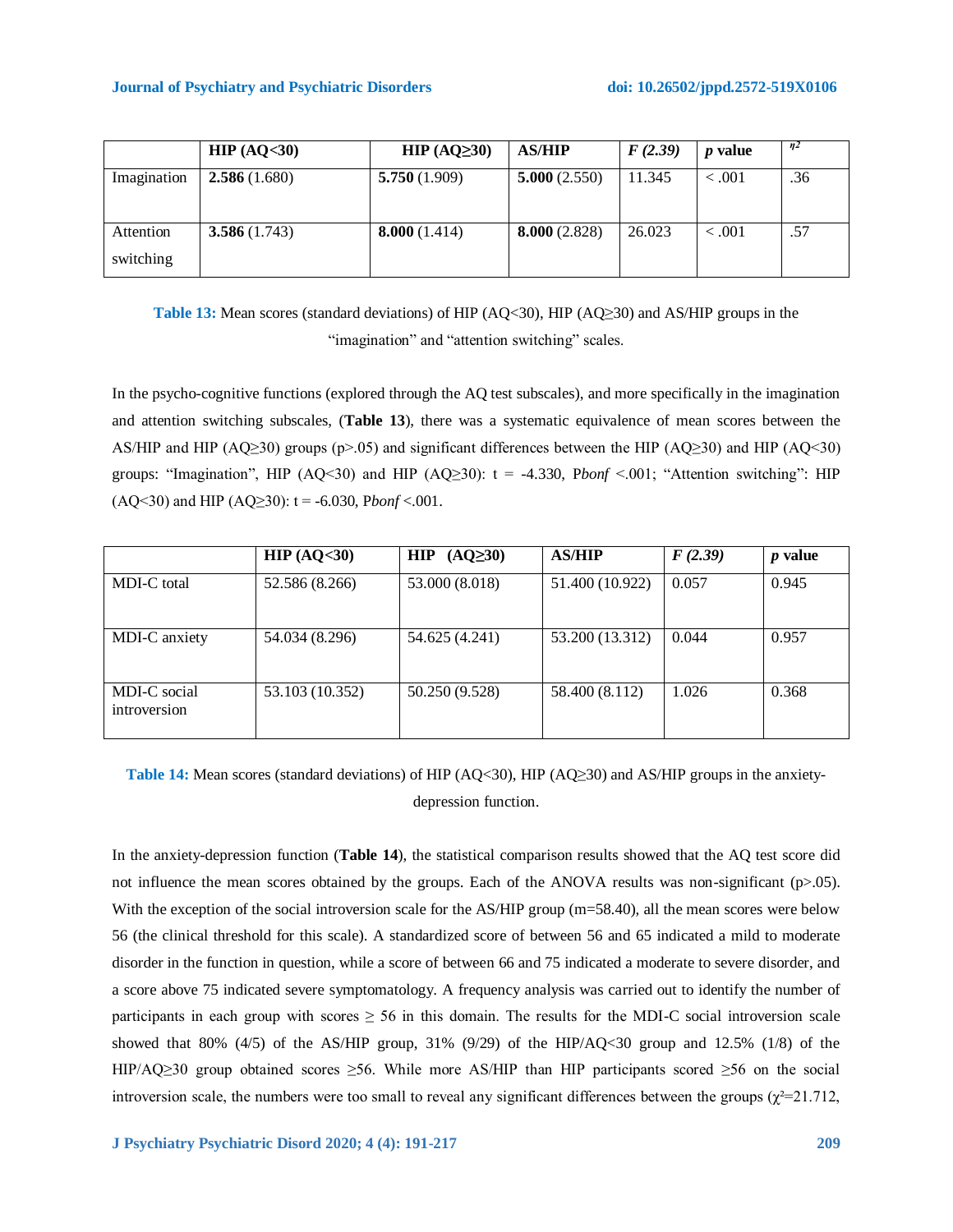p=.477, Yates correction). The intergroup comparative analyses showed no significant differences between the groups in the visuoperceptual (F (2.39) =1.428, p=.252) or the visuomotor (F (2.39) =2.282, p=.116) functions.

### **4. Discussion**

Our initial objectives were to conduct a series of comparative studies to identify the clinical functional features that may differentiate, on the one hand, children with HIP and children of the same chronological age with typical development and, on the other, children with HIP and a homogeneous FSIQ profile (less than 23 points difference between the highest and lowest index scores) and children with HIP and a highly heterogeneous FSIQ profile (more than 23 points difference between the highest and lowest index scores), in terms of social cognition and anxietydepression functions and the visuomotor and visuoperceptual domains. A secondary objective was, through the introduction of a sample of children with HIP and an Asperger's syndrome, to identify possible clinical semiology that may facilitate the differential diagnosis of HIP without ASD and Asperger's with HIP.

Our results revealed, first of all, significantly lower social competence (communication, empathy, social skills) in the children with HIP compared to their peers of the same age with typical development (respectively, p=.007, p=.041, p<.001). However, they performed significantly better than the children with typical development in the visuoperceptual (p=.046) and visuomotor tasks (p=.015). Their high cognitive level favorably influenced their performance in tasks that required good attentional and perceptual skills (i.e. when they were required to distinguish simple and complex figures) and good fine motor skills (i.e. when they were required to reproduce simple and complex geometric figures as accurately as possible). In terms of information processing modes, the responses from the children with HIP relating to the psycho-cognitive functions (explored through the AQ test subscales) suggest that they had a higher tendency to grasp and process information globally than those in the control group (p=.001) and a good capacity for synthesis as opposed to processing information in an analytical or sequential manner. Their responses also suggest less attention switching (p=.021). It is important to note, however, that this was an analysis of parents' responses to a questionnaire and not of any tasks performed by the children to explore their functional approaches.

In the MDI-C scale, the children with HIP scored significantly higher than the control group on the anxiety, sad mood and total depression scales ( $p<.001$ ). These results were consistent with the intrinsic affective fragility that has been noted among this population, which can result in a personality that is more anxious than that of the general population. They also confirmed the findings of many recent studies conducted on this population [15, 17, 18], which have suggested often marked affective, emotional and social difficulties in these children. However, as we pointed out in our introduction, these findings are far from unanimous among researchers. Some have proposed that this association between a very high IQ and affective, social and behavioral difficulties occurs more specifically in children with HIP and a very heterogeneous IQ profile.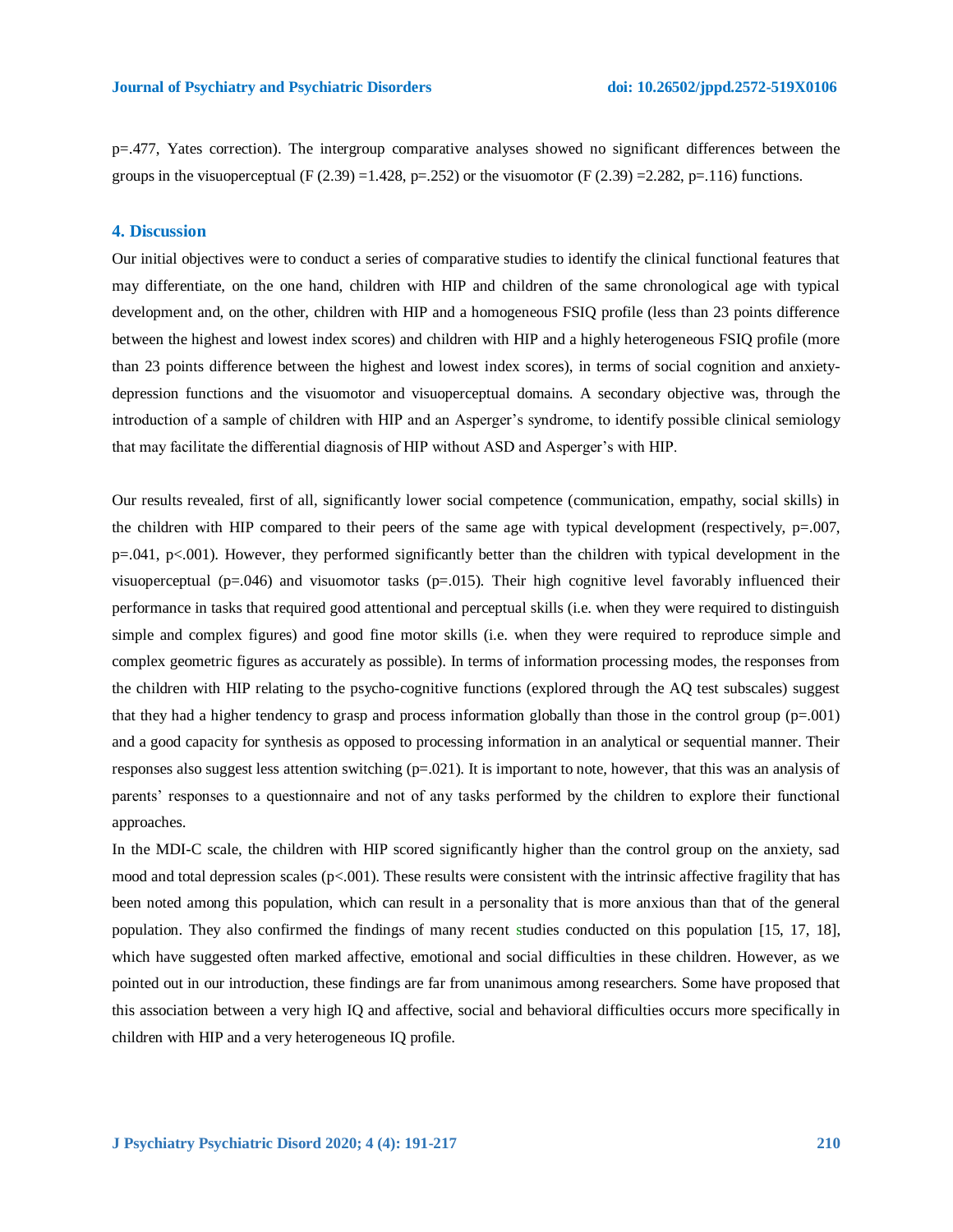We tested this last proposition in a second step in our analysis by splitting the HIP group into two subgroups, one containing the children with a homogeneous IQ profile and the other those with a very heterogeneous IQ profile, in order to check whether the latter would be more likely than the former to manifest difficulties, particularly in the socio-emotional functions.

The comparative analyses we conducted primarily on the psychometric profiles of our HIP groups revealed some significant differences in index scores. The children with HIP and a homogeneous profile showed good mnemonic skills and an information processing speed that was much higher than the mean. The children with HIP and a heterogeneous profile obtained much lower scores in these functions than the children with HIP and a homogeneous profile (p<.001 and p=.024 respectively). These characteristics of the HPI/HO children show effective, dynamic cognitive functioning for problem solving and environmental response. These associated functional characteristics are correlated with a high intellectual level [47].

Some studies have shown that HIP is an asset that allows for optimal cognitive functioning to draw on the knowledge base available [1]. However, paradoxically, outside academia, children with HIP are reported as having difficulties with tasks that assess information processing speed, memory and attention. We have observed that children with HIP and a very heterogeneous profile are more represented in the school populations and, notably, more represented among the children who present for clinical consultations. This observation may help to explain an excessive generalization of the findings on modes of functioning that are specific to children with HIP and a heterogeneous profile to the entire HIP population, which leads to erroneous representations of their cognitive functioning and even to inappropriate practices in the psycho-cognitive assessment of these children.

In our study, the children with HIP and a heterogeneous profile obtained "average" scores in information processing speed and working memory, that is scores that sometimes deviated by more than 15 points from the other index scores. These discrepancies between the indices may explain the perceived "difficulties" sometimes reported by psychologists, which they tend to generalize to the entire HIP population. Ultimately, they seem to apply only to children with HIP and a heterogeneous profile.

In terms of the social cognition function, the two HIP groups did not significantly differ from one another. Nevertheless, we found that the scores of the children with HIP and a homogeneous profile were always closer to those of the control group than those of the HIP group with a heterogeneous profile. The latter group had a higher mean AQ score (P*bonf* <.001) and presented significantly more difficulties than the control group in the communication (P*bonf* =.004), empathy (P*bonf* =.044) and social skills (P*bonf* <.001) functions. Similar results were observed for the anxiety-depression function. There were no statistically significant differences between the two HIP groups. Nevertheless, the children with HIP and a heterogeneous profile clearly differed from the control group in that they revealed significantly more difficulties in the MDI-C total scale (P*bonf* =.001) as well as in several of its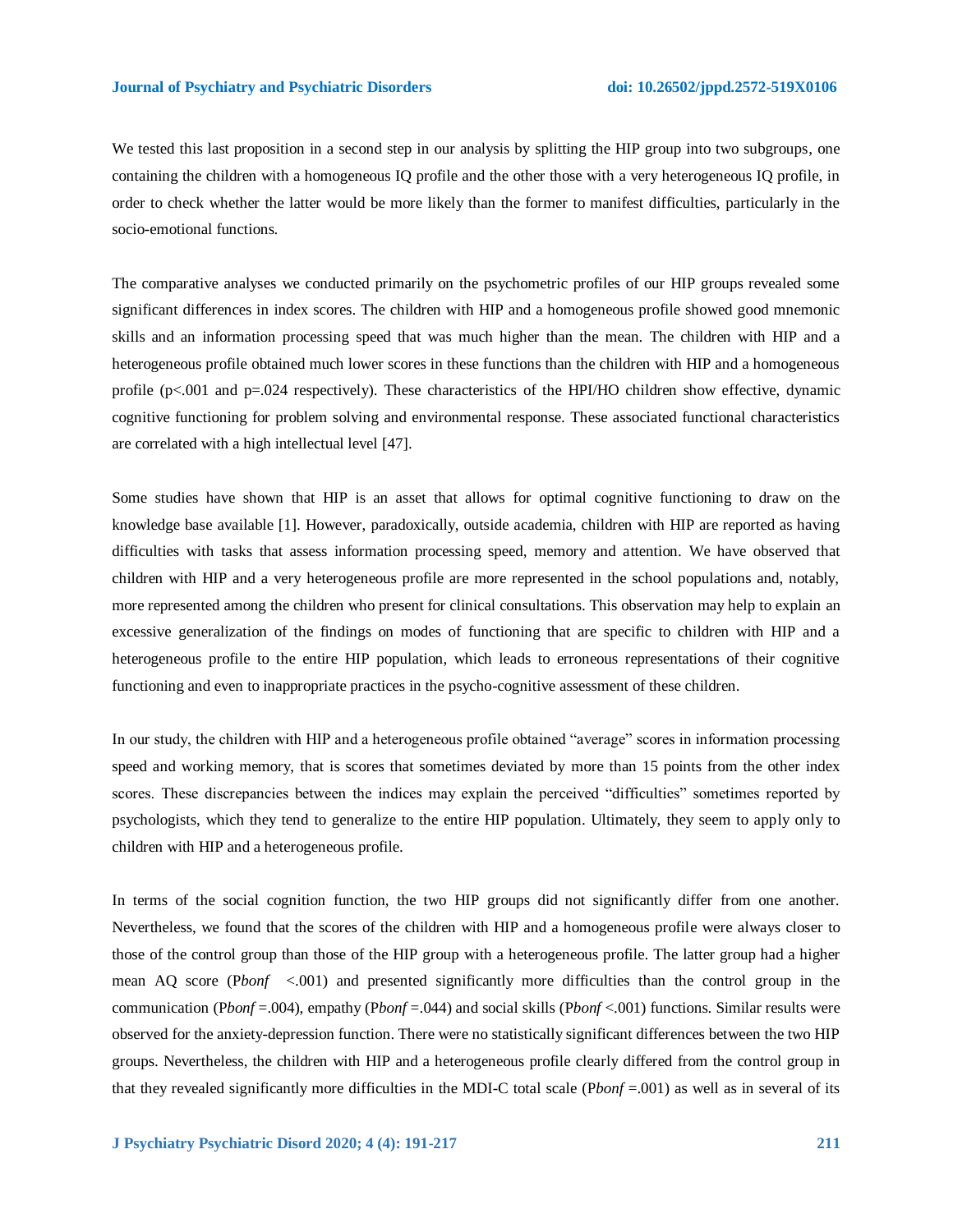subscales by presenting specific symptoms (sad mood, provocation), while the HIP group with a homogeneous profile differed from the control group only on the anxiety scale (P*bonf* =.012). Overall, these results highlight a more anxious personality in children with HIP, regardless of their psychometric profile, compared with children with typical development, thus confirming the results of some of the studies [3, 17, 18].

Moreover, it appears that difficulties in the affective-communication functions (AQ, EQ, communication skills) and social competence were more marked in the children with HIP and a heterogeneous profile than in those with HIP and a homogeneous profile, whose scores were similar to those of the control group. This finding consequently confirms one of our hypotheses, which proposed that children with HIP and a very heterogeneous psychometric profile have more marked difficulties in emotional sensitivity and in relating to others. However, our findings do not confirm the hypothesis that children with HIP and a heterogeneous profile experience more marked difficulty in the visuoperceptual and visuomotor functions. In the second step of our study, we introduced a group of children diagnosed with HIP and Asperger's syndrome in order to carry out a pilot comparative study, notably using the HIP groups, to try to shed light on a semiology that might differentiate them.

This pilot study showed first of all the influence of Asperger's semiology on performances in the communication, empathy and interaction functions. The mean scores of this group of children with HIP and Asperger's showed that they always had significantly more marked difficulties in these domains than the two HIP groups (P*bonf* <.001). However, in the anxiety-depression domain, as assessed by the MDI-C, there were no significant differences between this group and the two HIP groups.

Finally, based on the work of Baron-Cohen et al. [42], which proposed an indicative clinical threshold in the AQ test for a substantial risk of ASD, we extracted from our two HIP groups those children obtaining a score  $\geq$  30 in the AQ test. Our comparative analyses revealed that these children's scores were similar to those of the children diagnosed with Asperger's in the communication, empathy, social competence functions, imagination and attention switching. These results were significantly different from the scores of the children with HIP and an AQ score <30 (p<.001).

### **5. Conclusions**

The limitation of our study lies in the smallness of our sample of children diagnosed with Asperger's syndrome. Results should be interpreted with caution and confirmed with larger samples. However, the trends revealed through our comparisons of the groups' scores are robust. It appears that some children in our HIP groups, especially those with a heterogeneous profile and considerable social and emotional difficulties, are at high risk of being children with Asperger's syndrome but they were undiagnosed and non-suspected of ASD when we included them in our study. Their possible Asperger's syndrome will remain likely undiagnosed.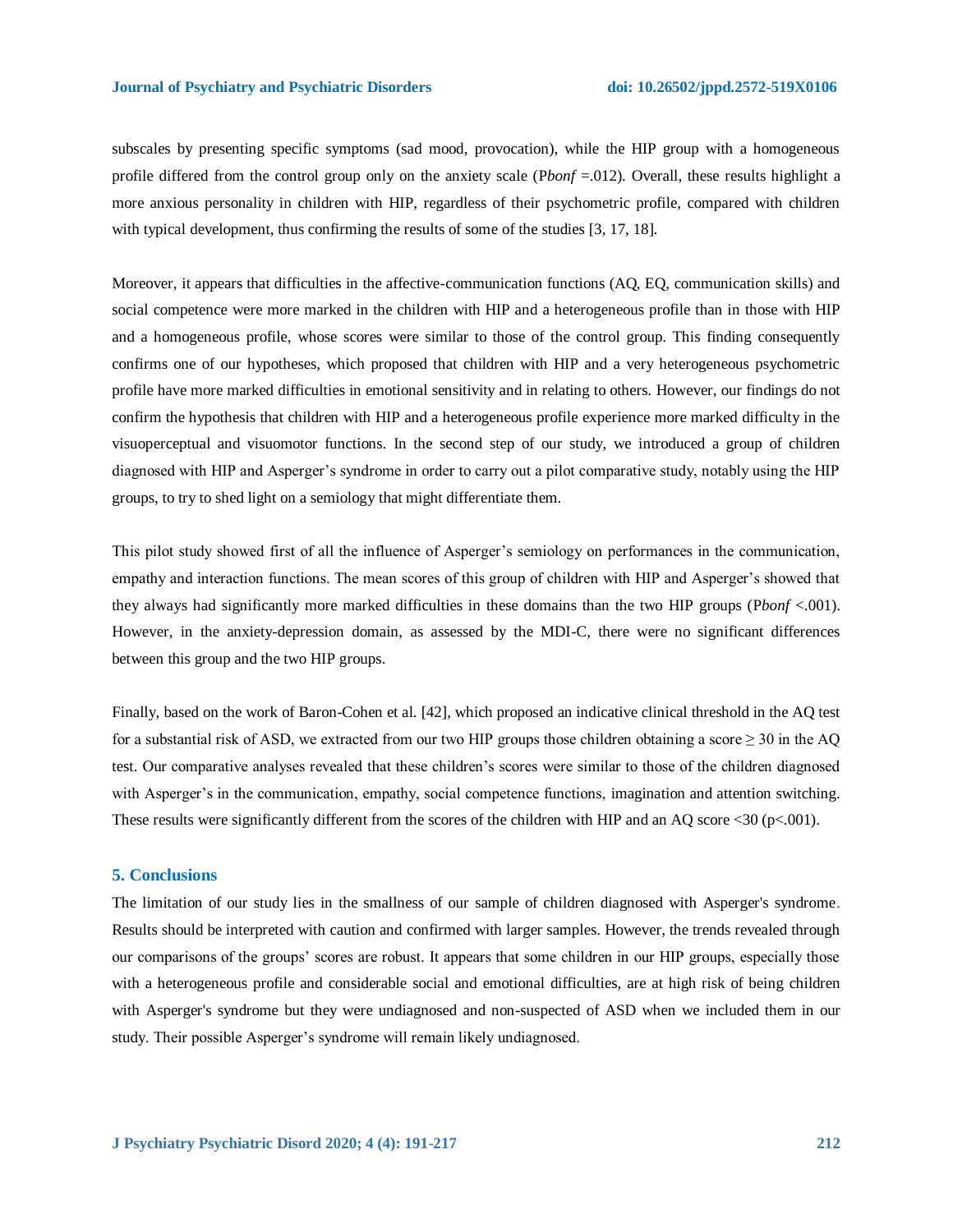This finding, namely that a child with HIP and a very heterogeneous psycho-cognitive profile (with a difference of more than 23 points between the lowest and the highest index scores) that is associated with considerable difficulties in social interaction, empathy and communication, suggests that the completion of an AQ questionnaire should be mandatory. In the case of scores above a certain AQ threshold, a complete child and adolescent multidisciplinary assessment should be indicated to test the hypothesis of ASD. This approach would make it possible to establish a differential diagnosis between HIP without ASD and Asperger's with HIP and to devise appropriate support. As some authors have suggested [8, 48, 49], clinicians should be advised to seek confirmation of assumptions of potential vulnerability that are based, for example, on a very marked heterogeneity in the psychometric profile through other sources of information, such as academic performance, social skills and other multidimensional tests results. The AQ test, which is a screening rather than a diagnostic tool for autism [50, 51], is freely available and easy to administer. We think it could therefore be valuable in terms of improving the detection of undiagnosed cases, which should then be referred for a full diagnostic assessment. The current study did not allow access all brain functions, but prospective clinical investigations should add more assessments in the neuropsychomotor field to complete behavioral tests.

#### **Acknowledgments**

This research was supported by the Institut Universitaire de France (IUF), grant number L17P99-IUF004.

### **Conflict of Interest**

The authors declare no competing and financial interests.

### **Author Contributions**

LVD and PP conceived the study, collected the data and conducted the analyses. Both authors wrote the manuscript.

### **References**

- 1. Planche P. Les enfants à haut potentiel : caractéristiques cognitives et développementales En quoi sont-ils vraiment différents ? Editions Tikinagan (2008).
- 2. Vaivre-Douret L. Les caractéristiques développementales d'un échantillon d'enfants tout venant « à hautes potentialités » (surdoués): suivi prophylactique [The developmental characteristics of children's sample with high potentialities (gifted children): preventive follow-up]. Neuropsychiatrie de l'Enfance et de l'Adolescence 52 (2004): 129-141.
- 3. Guénolé F, Louis J, Creveuil C, et al. Behavioral profiles of clinically referred children with intellectual giftedness. BioMed Research International  $54$  (2013<sup>b</sup>).
- 4. Liratni M, Pry R. Enfants à haut potentiel intellectuel : psychopathologie, socialisation et comportements adaptatifs. Neuropsychiatrie de l'Enfance et de l'Adolescence 59 (2011): 327-335.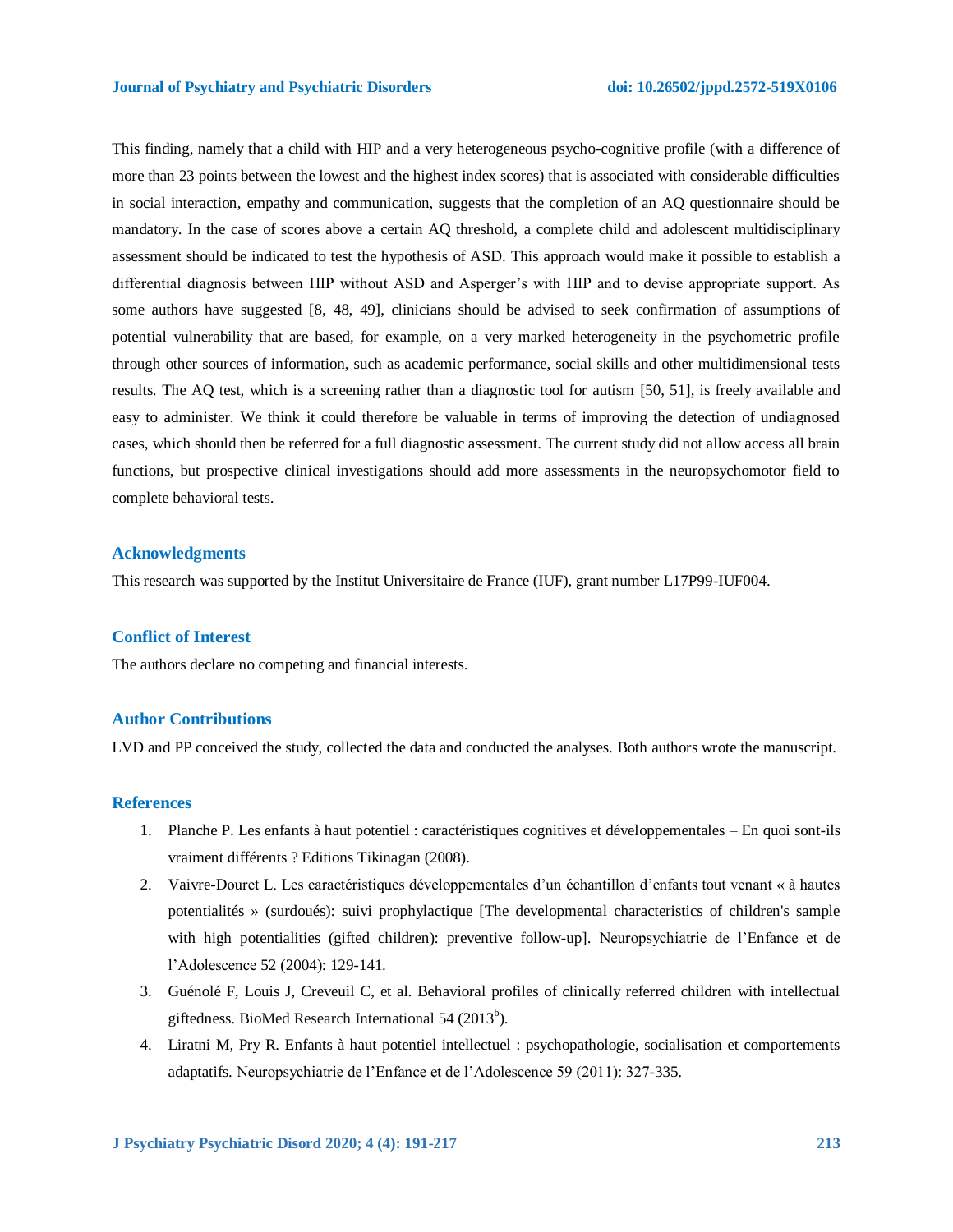- 5. Simoes Loureiro I, Lefebvre L, Vaivre-Douret L. Contribution of intellectual, psychological, developmental and socio-economical data to highlight specific profiles of highly gifted children. In: Kush JC, Editor. Intelligence Quotient: testing, role of genetics and the environment an social outcomes. New-York. Nova publishers (2013): 169-183.
- 6. Vaivre-Douret L. Developmental and cognitive characteristics of high-level potentialities children (highly gifted). International Journal of Pediatrics (2011):1-14*.*
- 7. Carroll JB. Human Cognitive Abilities: A Survey of Factor-Analytic Studies. Cambridge University Press (1993).
- 8. Labouret G, Grégoire J. La dispersion intra-individuelle et le profil des scores dans les QI élevés. ANAE 154 (2018): 271-279.
- 9. Glass LA, Ryan JJ, Charter RA. Discrepancy Score Reliabilities in the WAIS-IV Standardization Sample. Journal of Psycho Educational Assessment 28 (2010): 201-208.
- 10. Grégoire J. Comment interpréter les indices du WISC-V? Le Journal des Psychologues 343 (2017): 24-29.
- 11. Grégoire J. L'examen clinique de l'intelligence de l'enfant. Fondements et pratiques du WISC-V. Bruxelles. Editions Mardaga (2019).
- 12. Flanagan DP, Kaufman AS. Essentials of WISC-IV Assessment*.* John Wiley and Sons (2009).
- 13. Lichtenberger EO, Kaufman AS. Essentials of WAIS-IV Assessment. John Wiley and Sons (2012).
- 14. Janos PM, Robinson NM. The performance of students in a program of radical acceleration at the university level. Gifted Child Quarterly 29 (1985): 175-179.
- 15. Gere DR, Capps SC, Mitchell DW, et al. Sensory sensitivities of gifted children. The American Journal of Occupational Therapy 63 (2009): 288-295.
- 16. Lebihain L, Tordjman S. Approche psychopathologique des enfants surdoués. In : Lubart T, editor. Enfants exceptionnels. Précocité intellectuelle, haut potentiel et talent (pp 191-207). Editions Bréal (2006).
- 17. Gauvrit, N. Les surdoués ordinaires. Paris. Presses Universitaires de France (2014).
- 18. Vaivre-Douret L. Caractéristiques développementales de l'enfant à « hautes potentialités » et compréhension de trajectoires vers la dépression à l'âge scolaire en primaire et au collège. Neuropsychiatrie de l'Enfance et de l'Adolescence 67 (2019): 140-151.
- 19. Guénolé,F. Louis J, Creveuil C, Montlahuc C, et al. Étude transversale de l'anxiété trait dans un groupe de 111 enfants intellectuellement surdoués. L'Encéphale 39 (2013<sup>a</sup>): 278-283.
- 20. Martin LT, Burns RM, Schonlau M. Mental Disorders Among Gifted and Nongifted Youth: A Selected Review of the Epidemiologic Literature. Gifted Child Quartely 54 (2010): 31-41.
- 21. Peyre H, Ramus F, Melchior M, et al. Emotional, behavioral and social difficulties among high-IQ children during the preschool period: Results of the EDEN mother–child cohort. Personality and Individual differences 94 (2016): 366-371.
- 22. Boschi A, Planche P, Hemimou C, et al. From High Intellectual Potential to Asperger Syndrome: Evidence for Differences and a Fundamental Overlap-A Systematic Review. Frontiers in Psychology 7 (2016): 1-37.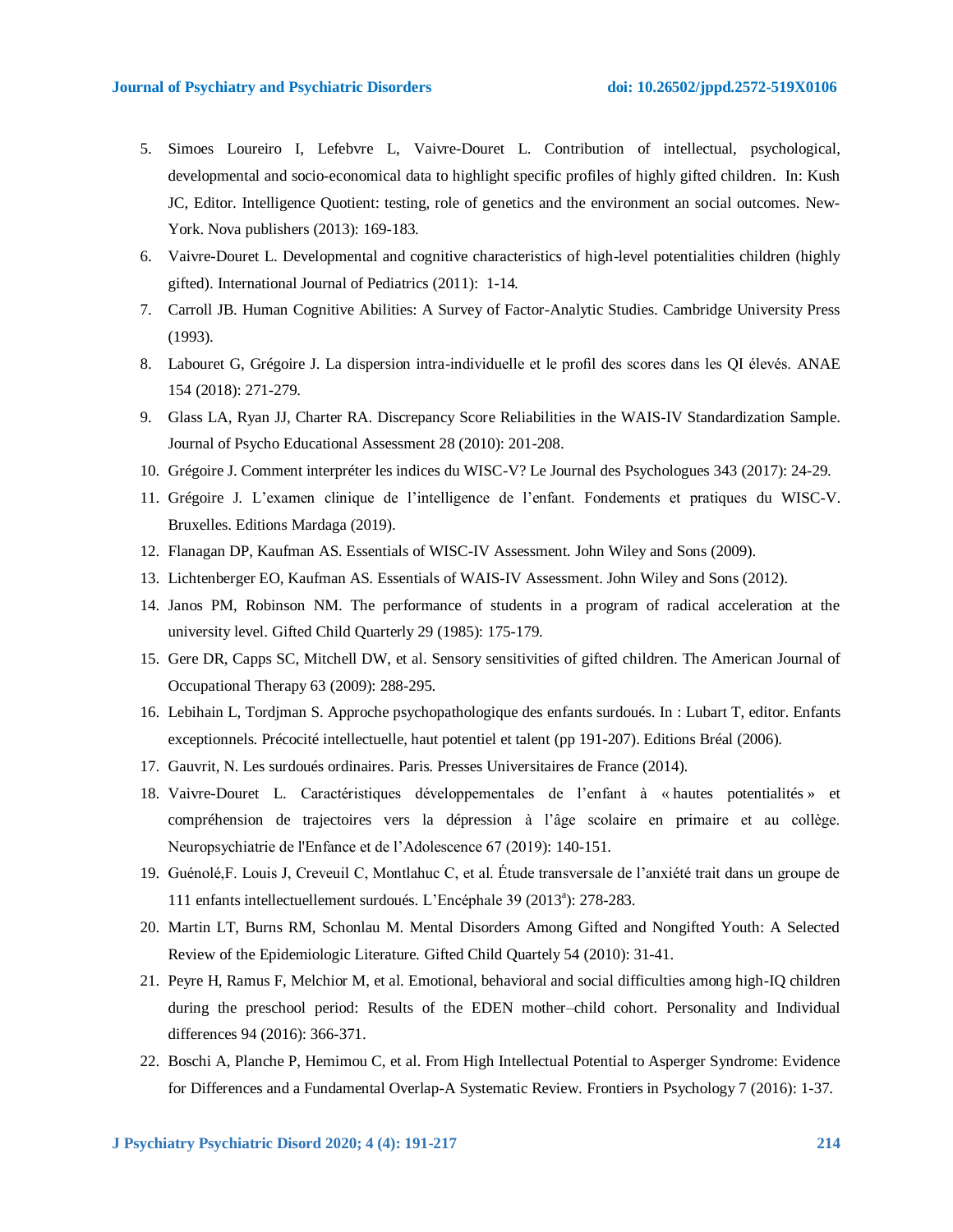- 23. Romand M, Weismann-Arcache C. Haut potentiel intellectuel et syndrome d'Asperger : à la rencontre des nouveaux spectres. L'Evolution Psychiatrique 83 (2018): 194-202.
- 24. American Psychiatric Association. Diagnostic and statistical manual of mental disorders. Fifth edition. DSM-5. Washington, DC: American Psychiatric Association. (2013).
- 25. World Health Organization. The ICD-10 classification of mental and behavioural disorders. Clinical descriptions and guidelines. Geneva: Author. (1993).
- 26. Baranek GT, Parham LD, Bodfish JW. Sensory and Motor Features in Autism: Assessment and Intervention. In: Volkmar FR, Paul R, Klin A, Cohen D, editors. Handbook of autism and pervasive developmental disorders: Assessment, interventions, and policy. John Wiley and Sons Inc (2005): 831-857.
- 27. Jansiewicz EM, Goldberg MC, Newschaffer CJ, et al. Motor signs distinguish children with highfunctioning autism and Asperger's syndrome from controls. Journal of Autism and Developmental Disorders 36 (2006): 613-621.
- 28. Planche P, Lemonnier E. Children with High-Functioning Autism and Asperger's Syndrome: Can We Differentiate Their Cognitive Profiles? Research in Autism Spectrum Disorder 6 (2012): 939-948.
- 29. Paquet A, Olliac B, Bouvard MB, et al. Semiology of motor disorders in Autism Spectrum Disorders highlighted from the standardized neuro-psychomotor assessment. Frontiers in Psychology 7 (2016).
- 30. Gillberg IC, Gillberg C. Asperger syndrome-Some epidemiological considerations: Are search note. Journal of Child Psychology and Psychiatry 30 (1989): 631-638.
- 31. Klin A, Volkmar FR, Sparrow SS, et al. Validity and neuropsychological characterization of Asperger syndrome. Journal of Child Psychology and Psychiatry 36 (1995): 1127-1140.
- 32. Iwanaga R, Kawasaki C, Tsuchida R. Brief report: Comparison of sensory-motor and cognitive function between autism and Asperger syndrome in preschool children. Journal of Autism and Developmental Disorders 30 (2000): 169-174.
- 33. Mayes SD, Calhoun SL. Analysis of WISC-III Stanford-Binet: IV, and Academic Achievement Test Scores in children with autism. Journal of Autism and Developmental Disorders 3 (2003): 329-341.
- 34. Cederlund M, Hagberg B, Billstedt E, et al. Asperger Syndrome and Autism: A Comparative Longitudinal Follow-Up Study More than 5 Years after Original Diagnosis. Journal of Autism and Developmental Disorders 38 (2008): 72-85.
- 35. Vaivre-Douret L, Lalanne C, Charlemaine C, et al. Relationship between growth status at birth and motor and cognitive development in a French sample of gifted children. European Review of Applied Psychology 60 (2010): 1-9.
- 36. Winisdorffer J, Vaivre-Douret L. Dépister l'enfant à « hautes potentialités » : apports d'une étude rétrospective longitudinale de 19 enfants sur 18 années d'exercice en milieu rural [Detection of the child with high potentialities (gifted child) : contributions of a longitudinal retrospective study of 19 children over 18 years of exercise in rural areas*].* La Revue du Praticien 62 (2012): 1205-1211.
- 37. Terrassier JC. Les enfants surdoués ou la précocité embarrassante. éd. 10e. ESF éditeur (2014).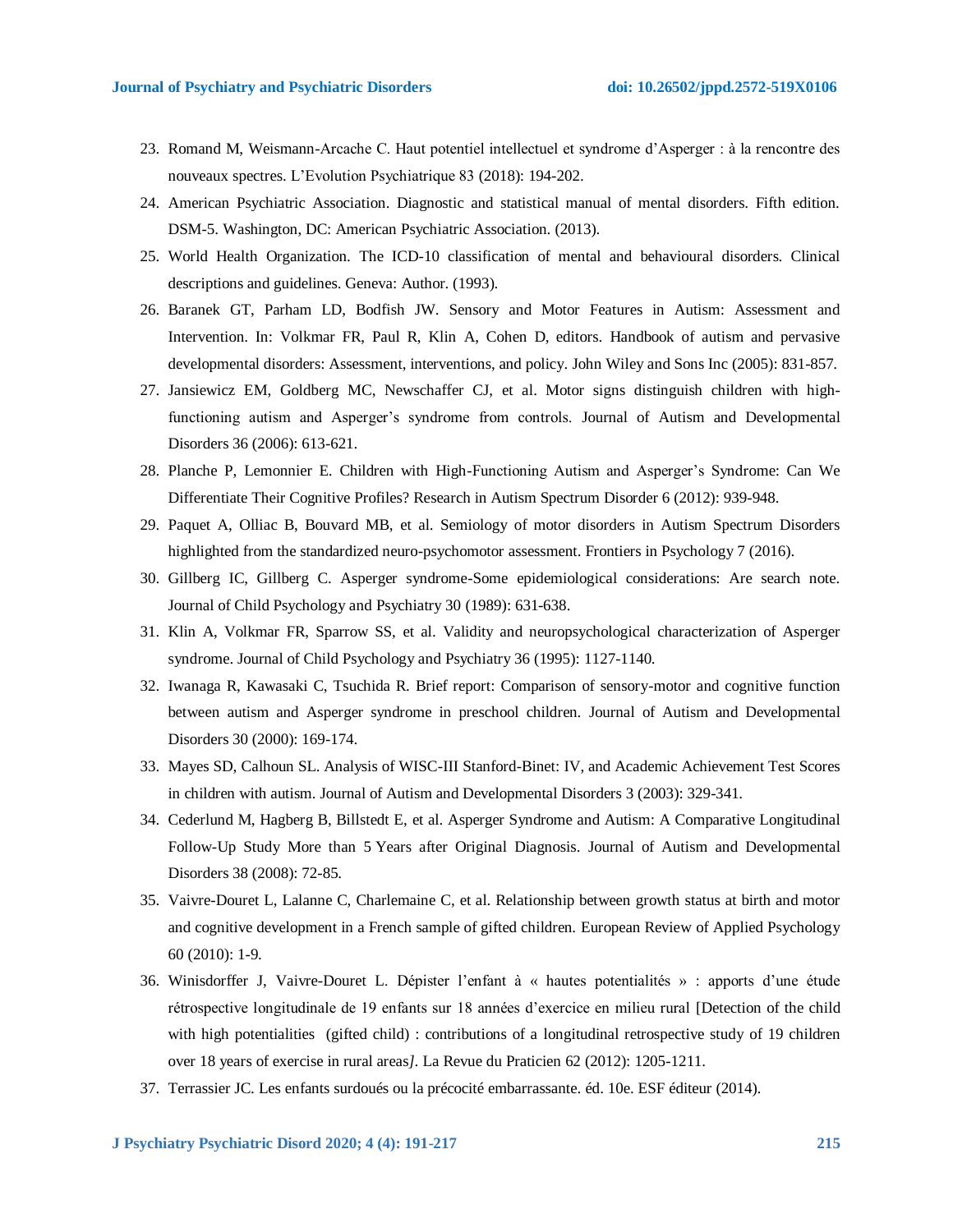- 38. Lord C, Rutter M, Le Couteur A. Autism Diagnostic Interview-Revised: A revised version of a diagnostic interview for caregivers of individuals with possible pervasive developmental disorders*.* Journal of Autism and Developmental Disorders 24 (1994): 659-685.
- 39. Lord C, Rutter M, DiLavore PC, et al. Autism diagnostic observation schedule: ADOS-2. Los Angeles, CA: Western Psychological Services. (2012).
- 40. Auyeung B, Wheelwright S, Allison C, et al. The Children's Empathy Quotient and Systemizing Quotient: Sex Differences in Typical Development and in Autism Spectrum Conditions. Journal of Autism and Developmental Disorders 39 (2009): 1509-1521.
- 41. Baron-Cohen S, Wheelwright S. The Empathy Quotient: An Investigation of Adults with Asperger Syndrome or High Functioning Autism, and Normal Sex Differences. Journal of Autism and Developmental Disorders 34 (2004): 163-175.
- 42. Baron-Cohen S, Hoekstra RA, Knickmeyer R, et al. The Autism- Spectrum Quotient (AQ)--Adolescent Version. Journal of Autism and Developmental Disorders 36 (2006): 343‑350.
- 43. Sonié S, Kassai B, Pirat E, et al. French version of screening questionnaire for high functioning autism or Asperger syndrome in adolescent: Autism Spectrum Quotient, Empathy Quotient and Systemizing Quotient. Protocol and questionnaire translation. La Presse Médicale 40 (2011): 181-188.
- 44. Sonié S, Kassai B, Pirat E, et al. The French Version of the Autism-Spectrum Quotient in Adolescents: A Cross-Cultural Validation Study. Journal of Autism and Developmental Disorders 43 (2013): 1178-1183.
- 45. Beery KE, Buktenica NA, Beery NA. The Beery-buktenica developmental test of visual-motor integration (VMI*)*. 5th rev. ed. Parsippany, NJ. Modern Curriculum Press (2004).
- 46. Berndt DJ, Kaiser CF. Echelle composite de dépression pour enfants: MDI-C. Paris. Les Editions du Centre de Psychologie Appliquée-Pearson (1999).
- 47. Schweizer K, Moosbrugger H. Attention and working memory as predictors of intelligence. Intelligence 32 (2004): 329-347.
- 48. Bachelier D, Cognet G. Le bilan avec le WISC-V et ses outils complémentaires. Paris. Dunod (2017).
- 49. Flanagan DP, Alfonso VC. Essentials of WISC-V Assessment. John Wiley and Sons (2017).
- 50. [Ruzich E,](https://www.ncbi.nlm.nih.gov/pubmed/?term=Ruzich%20E%5BAuthor%5D&cauthor=true&cauthor_uid=25874074) Allison C, [Smith P,](https://www.ncbi.nlm.nih.gov/pubmed/?term=Smith%20P%5BAuthor%5D&cauthor=true&cauthor_uid=25874074) et al. Measuring autistic traits in the general population: a systematic review of the Autism-Spectrum Quotient (AQ) in a nonclinical population sample of 6,900 typical adult males and females*.* Molecular Autism 14 (2015): 2-6.
- 51. Wolkman F, Siegel M, Woodbury-Smith M, et al. Practice Parameter for the assessment and treatment of children and adolescents with Autism Spectrum Disorder. Journal of the Academy of Child and Adolescent Psychiatry 53 (2014): 237-257.